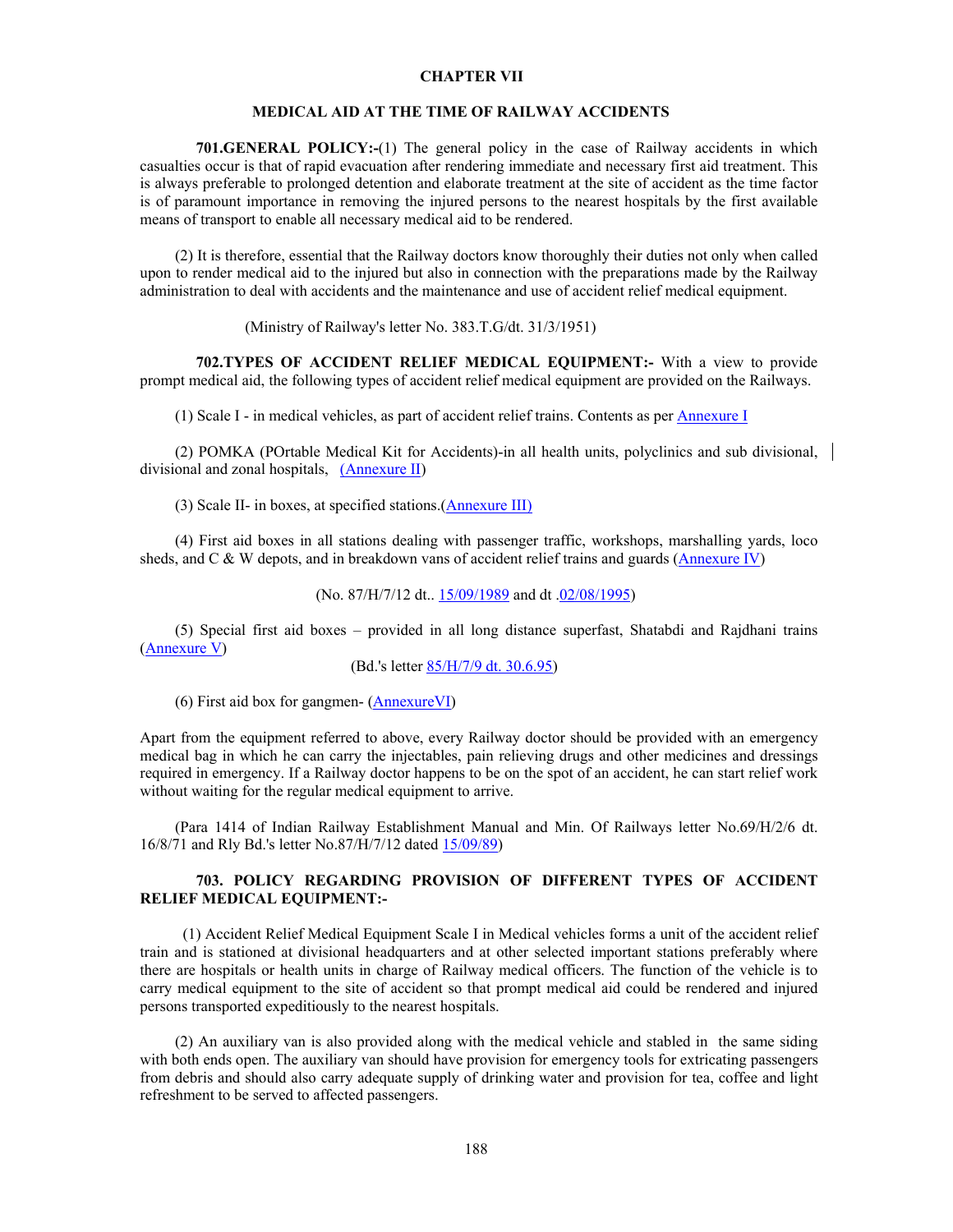(3) As far as possible, items of medical equipment likely to be required immediately for opening a temporary field dressing station should be kept in portable containers which should be numbered, each container having a printed card attached to it in the front giving the details of the contents.

 (4) The medical vehicle should be stabled in a siding having opening at both ends. Although the responsibility of placing of medical vehicle in a suitable position for taking it out quickly at a moments notice rests with the operating and mechanical departments, yet it is the duty of medical department also to keep an eye on the position in which medical van is stabled. If it is stabled in any manner likely to cause delay in it's movement in an emergency, it should at once be brought to the notice of official in charge for necessary action.

 (5) The medical portion of the accident relief train i.e. the medical vehicle should be stabled separately or so marshalled on the relief train that it can, if necessary, be despatched in advance of the rest of the rake without any delay.

 (6) In despatching an accident relief train to the site of accident site, any factors likely to reduce the speed, such as the presence of a crane on the train, should be taken into account in deciding as to whether the medical vehicle should be sent in advance.

 **Note:** All medical vehicles should be so built as there is no speed restriction when they are despatched to the site of accident. Further the train examiner should ensure that all bearings etc. of these vehicles are in good working condition.

### **Portable Medical Kit for Accident (POMKA)**

 (7) Contents of POMKA as per annexure II should be stored in a convenient suitcase ( Size 21 inches) for easy transport by road / rail. There should be one set of POMKA in Health units & polyclinics and two sets in sub- divisional hospitals. The divisional/ zonal hospitals are required to have three sets of POMKA with some additional items as per annexure II to this chapter.

#### **Scale II - Equipment**

 (8) Accident relief medical equipment Scale II is located at selected stations where there is no accident relief train. They should be located at every 80 to 100 km. apart, and preferably where there is a Railway hospital or a health unit. Generally there should be at least one scale II equipment stationed on either side of a scale 'I' equipment so that in case of major accidents, at least one or the other can reach and be available at the site of accidents in quick time.

 (9) The equipment which now consist of 3 sets of POMKA and additional item as per Annexure III should be in charge of the Station Manager/Dy..S.S and should be stored in portable boxes of suitable size and standard pattern as approved by the Chief Medical Director, on a raised concrete platform so that it's bottom does not touch the floor, in a separate room in or adjacent to the station building. If necessary, a room should be specially constructed for the purpose. It should have separate entry and exit one on either side, and it should be so situated as to facilitate easy loading of the boxes in train. For quick transporting, loading and unloading of the boxes containing scale II equipment, a wheelbarrow with handle should also be provided.

 (10) This equipment is intended for use in major accidents only and is to be handled by any doctor or by qualified first-aiders under the supervision of the doctors. It should not be normally utilised for minor accidents.

### **Special First Aid Boxes**

 (11) (a) The special first aid boxes with contents as per the list at Annexure V should be provided in all the long distance, super fast, Shatabdi and Rajdhani Trains. The tablets and injectables provided in these boxes will be used by any qualified allopathic doctor who may be travelling in the train. Other first aid material provided, including tablet paracetamol (for Headache/Fever) can be used by a first aid trained person.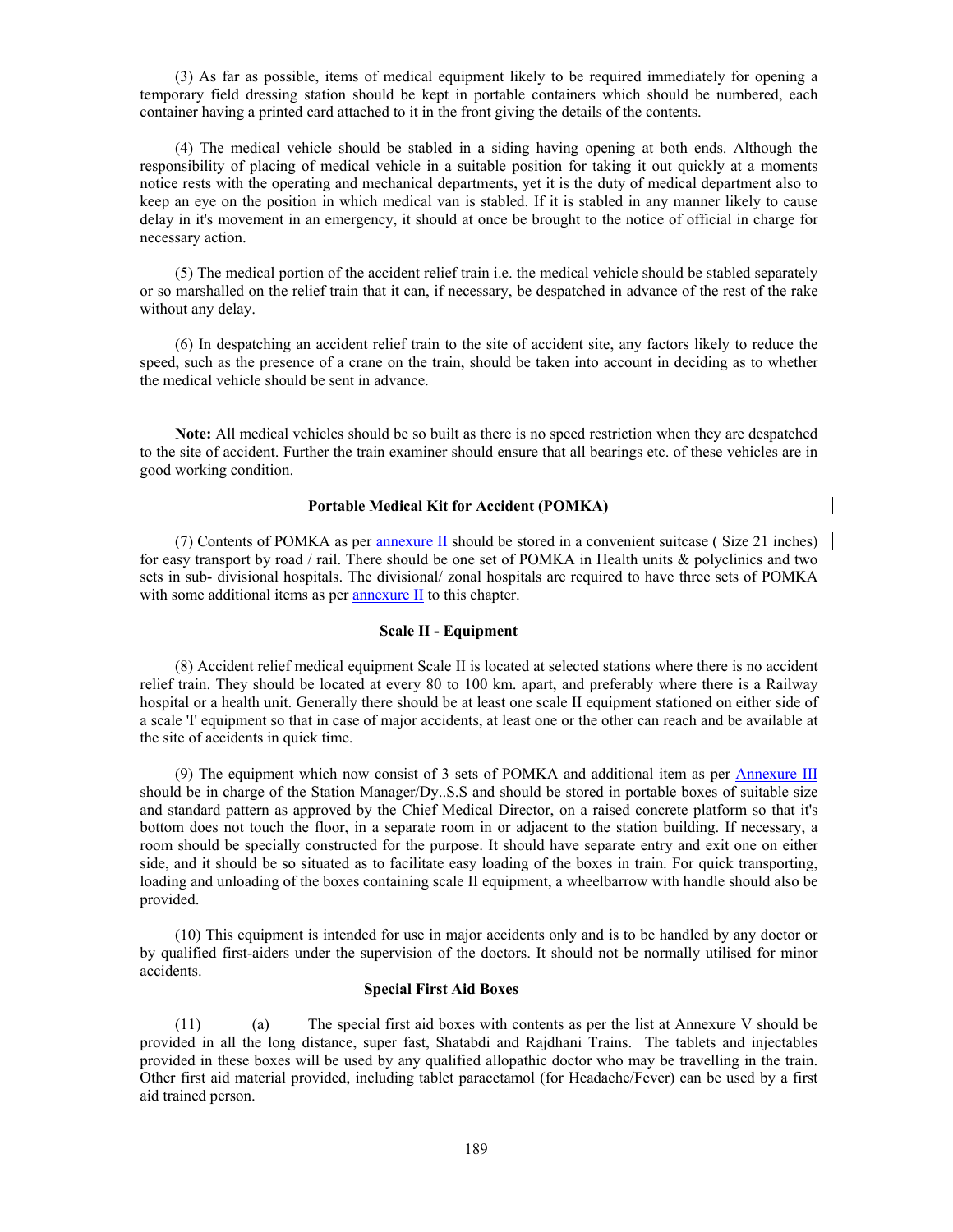(b) These boxes will be under the charge of the Train Supdt.s. in the trains, who will be responsible for getting these boxes replenished from the hospitals/health units.

(c) In the trains where train Supdt.s. are not posted/available, such boxes will be given in the charge of departmental Pantry Car Managers who, likewise, will be responsible to get them replenished from the hospitals.

(d) The boxes with Trains Supdt.s./Pantry Car Managers in the above mentioned trains will be in addition to those provided to Guards.

(e) The additional boxes and items required for the purpose may be supplied from the Railway hospitals and no additional budgetary sanctions on this account will be provided. The size of these special boxes will be 46 cms in length, 30 cms in widt.h, and 13 cms height and should be metallic one only. The requisite number of the boxes on each Railways may be assessed as per the number of rakes of such trains, keeping in mind an additional cushion for replacements/additional future provisions in more trains. CMDs on the Railways will arrange to process procurement of these boxes through the Controller of Stores.

(Railway Board's letter No. 95/H/7/9 dated 30.06.95)

#### **First aid boxes**

 (12) Static first aid boxes in breakdown vans of accident relief trains, and at stations, workshops, yards, loco sheds and carriage and wagon depots etc., should be hung in a prominent place on a wall bracket in the respective offices. These boxes should be made of metal, preferably aluminium, with the lid fitting well down over the sides as to be dust proof, and should have a handle or a canvas strap arrangement for ease of carrying. The exact size and pattern of the boxes should be standardised by the Chief Medical Director.

 (13) The first aid boxes for guards of passenger carrying trains should be of the standards as fixed by the St. John Ambulance Association of India and the contents should be as detailed in Annexure IV. These boxes should be the personal equipment of the guards and should be carried by them in their guard-boxes.

 (14) The first aid box of guards of suburban trains may be compact and smaller in size. They should have canvas strap arrangement so as to be carried on the shoulder.

 (15) The equipment in first aid boxes in the workshops may differ from the standard first aid boxes to comply with the rules prescribed by the respective state Govts. under the Factories Act, in case they are different from those laid down by the Ministry of Railways.

 (16) First Aid box for gangmen shall be an aluminium or metallic box, which is not likely to be rusted. It should be sturdy. Wooden boxes wherever used may be retained till they are fit for use. Their replacement should be by aluminium boxes only.

 (17) The equipment contained in the first aid boxes is only for first aid and is to be used by those qualified in first aid. Even though no first aid box has been provided for the guards of the goods trains, the guards and drivers of such trains are expected to be trained in first aid, so that, life saving measures like stopping of haemorrhage and transport of case with fractured limbs can be undertaken at site.

 (Para 1415 and 1416 of Indian Railway Establishment manual and Ministry of Railways' letters No.62/142/118/M(C) dt. 12/10/1962,No 66/M(M&P) 7/2 dt. 4/09/1967 and 27/07/1968,No.69/H/2/6 dt. 16/08/1971,dt. 3/12/1971 and dt. 22/12/1972)

### **704. Maintenance of keys:-**

#### **Scale I Equipment**

 (1) The keys of the locks of the various external doors of the medical vehicle will be in duplicate, one set to be in charge of the Junior Engineer (Loco) or the Station Master and the other with the medical officer in charge of the station where the vehicle is located. The keys in both the cases should be suitably marked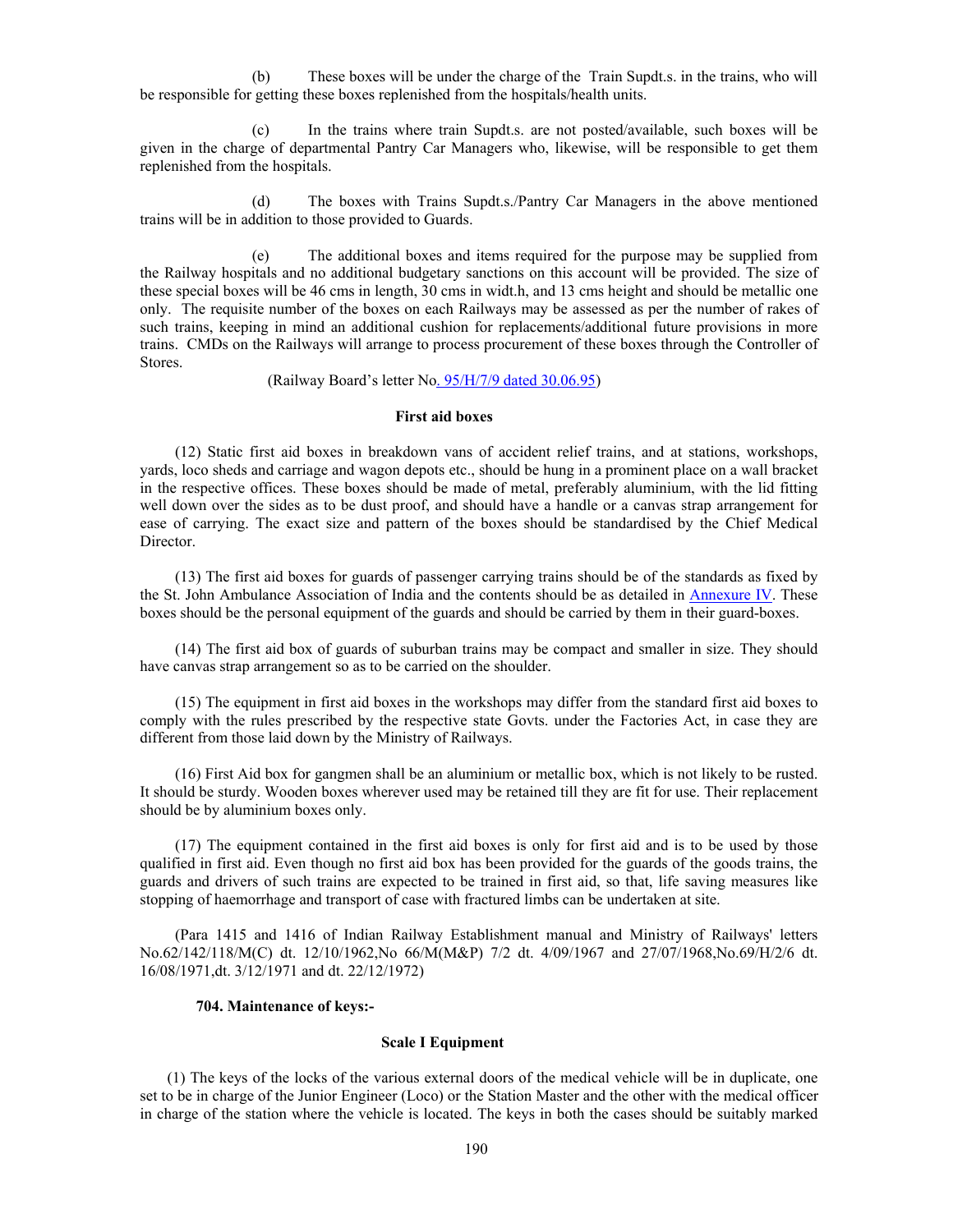for identification, and will be kept in a glass fronted case, duly sealed by the station master or the medical officer in charge of the station where the vehicle is located, as the case may be, and is to be fixed in a prominent place in their respective offices.

 (2) The keys of any locks inside the vehicle should also be in duplicate, one set in a glass fronted case fixed inside the vehicle duly sealed by the doctor in charge, and the other set will be kept in his custody in a sealed glass fronted case, and fixed in a prominent place in hospital or the health unit of the section.

#### **Scale 'II' Equipment**

 (3) The boxes of scale II equipment will not be provided with locks and keys but will be kept sealed by the medical officer in charge of the section. The entire scale II equipment will be kept in separate boxes in a room in or adjacent to the station building, which will be locked and provided with duplicate keys, one of which will be with the stationmaster on duty and the other with the medical officer in charge. The keys in both cases should be suitably marked for identification, and will be kept in glass fronted cases, duly sealed by the station master or the medical officer, as the case may be, and fixed in a prominent place in their respective offices.

#### **POMKA**

 (4) One key should be attached to the handle of the box and the other kept sealed in box in the room where the POMKA is kept.

### **First Aid Boxes**

 (5) The keys of First aid boxes for use at static locations such as stations, marshalling yards, workshops, loco sheds, carriage and wagon depots, etc., will be kept in charge of the local supervisors on duty.

(6) The first aid boxes with guards of trains carrying passengers will have no keys.

 (7) Special first aid boxes should be sealed. If locked, the keys should be available either with the Train Supt. or the Pantry Car Manager, as the case may be.

### **705. The details of accident relief medical equipment:-**

 (1) The details of the contents of the accident relief medical equipment Scale 'I', Scale 'II', POMKA and first aid boxes are indicated in Annexure I to VI to this chapter, respectively. A synopsis is given in Annexure VII to this chapter.

 (2) Inside the Medical vehicle or the room, as the case may be, printed list showing the full details of all the scale 'I' and Scale 'II' equipment will be affixed in a prominent place in a glass fronted case.

 (3) A printed list showing the full details of all scale 'I' equipment will be displayed in a glass case fixed in a prominent place inside the vehicle. A printed list of the contents of each of the boxes, almirahs, cupboards, cabinets, or shelves will be displayed outside of these, to indicate their contents.

 (4) The outside of each of these boxes of scale II equipment should be painted with a number and broad classification of contents as indicated against the list in Annexure III. A printed list of the contents of each of the boxes will be affixed to the inside of the lid of the boxes to indicate the contents.

 (5) The outside of each of the first aid boxes at stations, marshalling yards, work shops, loco sheds, carriage and wagon depots and with the guards shall be painted with a number, sign of red cross on white background, the words "first aid box", name of station, workshop, etc., as indicated below: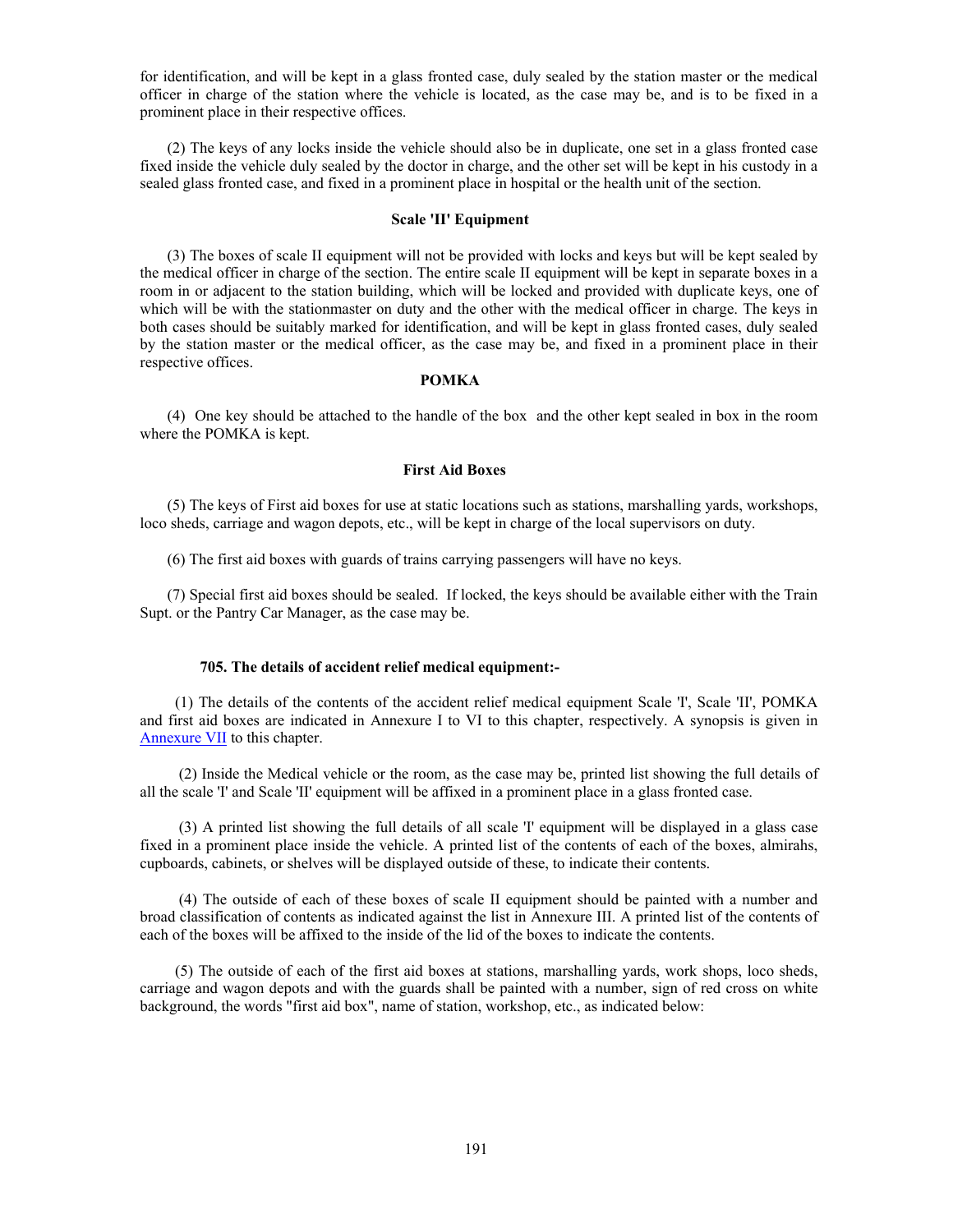

 (6) A printed list of all contents of the first aid boxes will be affixed to the inside of the lid of the boxes.

 (Ministry of Railway's letter No.69/H/2/6 dt. 16/8/1971, No.71/H/2/11 dt. 18/12/1971, No. 69/H/2/6 dt. 10/01/1977 and No.79/H/7/10 dt. 11/09/1979 and 08/11/1979)

### **706. Custody, replenishment and inspection of the accident relief medical equipment:**-

 (1) The medical officer in charge of the section is responsible for ensuring that the contents of the accident relief medical equipment Scale 'I' and Scale 'II' are as prescribed and are in good order. After use, the equipment should be inspected by the medical officer in charge of the section and replenishment of all the consumed articles arranged immediately.

 (2) Where Scale 'II' equipment is stored in the station building, the station master is responsible for the safe custody of the boxes. Whenever this equipment is sent to the site of accident and the contents used by Railway / non Railway doctor, the responsibility for returning the unused equipment back to the station from where it was taken rests with the station master of the station where the equipment was sent, and the Railway doctor in whose jurisdiction the equipment is located will, on return of the equipment, check the same and arrange immediately for necessary replenishment of the articles used.

 (3) As regards to First aid boxes, in all big Railway stations, the contents should be replaced and refilled from the Station superintendent. These boxes should not be sent to the Health units /Hospitals for refilling. In small stations, these may be sent to the Health Units for refilling.

### (Rly Bd.'s letter No 87/H/7/12 dated 15/09/89)

 (4) The medical officer in charge of the section should inspect all accident relief medical equipment in his section and submit periodical inspection reports to his immediate superiors.

 (5) A complete stock taking of all equipment in the A.R.M.E should be done every year. A certificate to the effect that this has been done and that the equipment are according to the scales laid down should be submitted by the medical officer in charge of the section so as to reach the Medical Officer in charge of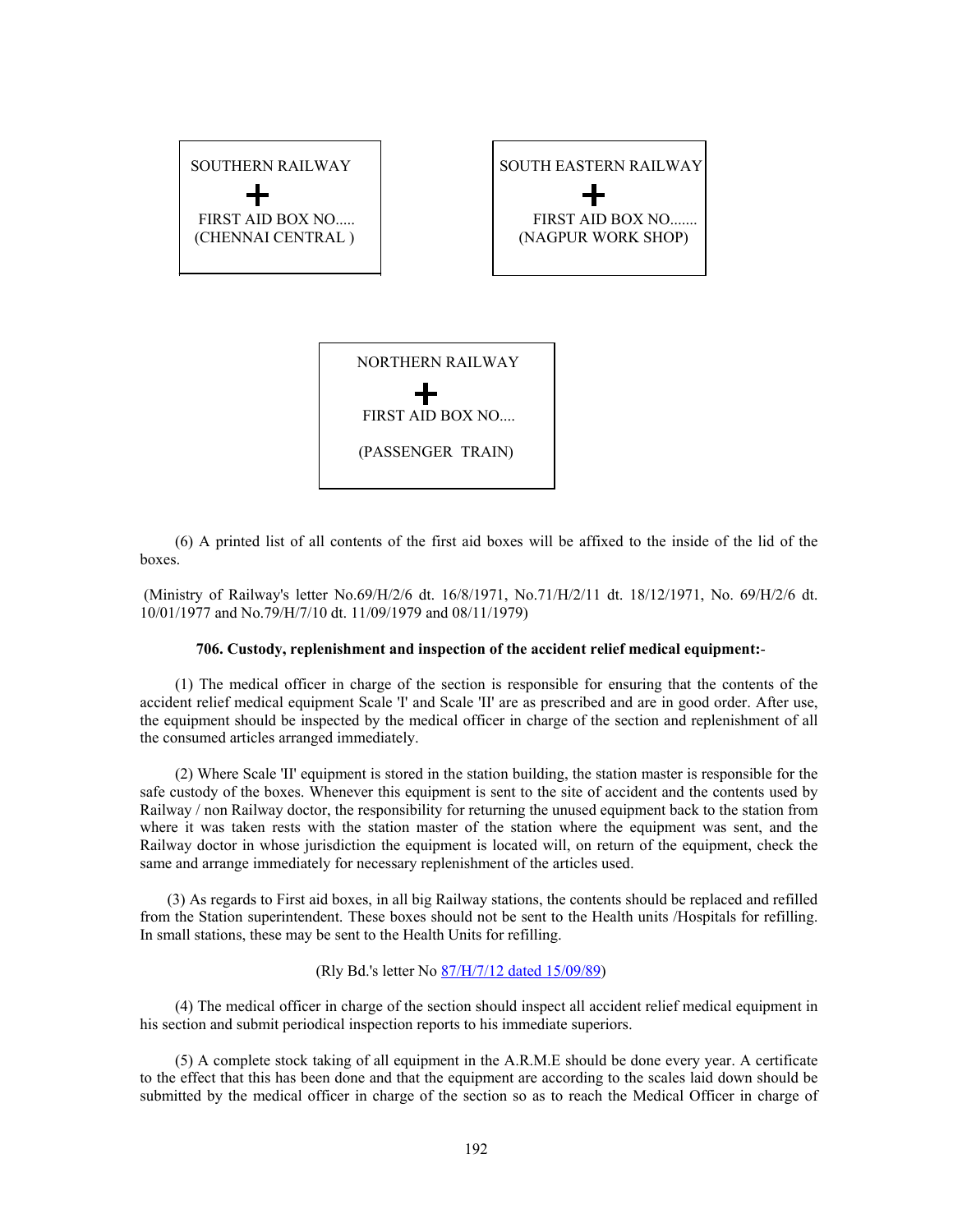Division by the end of November and to the Chief Medical Director by the end of December. To enable this to be checked, the date of replacement should be clearly shown on the packages so replaced.

 (6) A.R.M.E Scale 'I' and auxiliary van must be inspected monthly by the following officials (preferably jointly):-

(a) Medical officer

(b) Station master/Dy.Station superintendent/Station Manager.

(c) Junior Engineer (Telecommunication).

(d) Junior Engineer (Train Examining), and

(e) Electrical official in charge.

 (7) The train examiner must personally ensure that the coaches are in good working order on the mechanical side and then certify their fitness. The electrical official must personally examine and similarly ensure and certify that the electrical portion of the auxiliary coaches and the electrical equipment in the main coach are in good working order.

 (8) The A.D.M.O/D.M.O/Sr.DMO must check the medical equipment and shall be responsible for the immediate replacement of articles found unserviceable or deficient.

 (9) The train-examining official should ensure that the water tanks are drained and refilled with fresh water once in a month.

 (10) The telecommunication official must thoroughly test the portable telephone to ensure that this is in working order and that the wire diagram is up to date. He must also check the public address equipment wherever provided.

 (11) After each monthly inspection, a report should be submitted by the medical officer in charge to the C.M.S./M.S. in charge of the division stating that joint inspection has been carried out and bring to the notice of C.M.S/M.S any defects noticed that require remedial action. He will also bring to the notice of C.M.S/M.S in charge if the vehicle has not been inspected by any of the official mentioned above to enable the Medical Officer in charge to take action at the divisional level.

 (12) Scale II equipment will be inspected by the ADMO/DMO/SR.DMO and the stationmaster once in a month.

 (13) The C.M.S/M.S must inspect the A.R.M.E scale I once in six months and scale II once in a year and take such action as found necessary to see the equipment is up to the standard and in good working order. It is desirable that the inspection of scale I equipment is done jointly with Sr. DME, Sr. DEE and Sr. DSTE During the inspection, complete stock verification should be done.

 (14) In addition to the monthly inspection, to ensure that all bearings etc., are in good condition, the train examining official must arrange for the coaches to be taken out on a trial run once in a quarter to the nearest junction where they may be detached and brought back. This must be arranged by the J.E/train examination and the Station Master, in conjunction with the control and in consultation with the medical officer in charge, so that all concerned are aware of the position of the vehicle. The date of such trial runs and results thereof should be entered in the inspection book. To ensure that all staff required to attend in case of accidents are alert and are conversant with what they are expected to do at the time of accident, accident drill should be conducted once every three months, if there is no real accident within that quarter.

 (15) Other medical and executive officers would also make surprise checks of all accident relief medical equipment including the first aid boxes in running trains. Endorsement of inspection of first aid boxes should be given in the notebook provided in those boxes. After inspection, all seals broken by the inspecting officer would be replaced.

 (16) A notice board should be displayed outside the office where the first aid box is kept, showing that there is a first aid post with Red Cross markings for information of staff and travelling public.

**Note**:-(i) Staff should be properly trained and conversant with the methods of putting up shelters.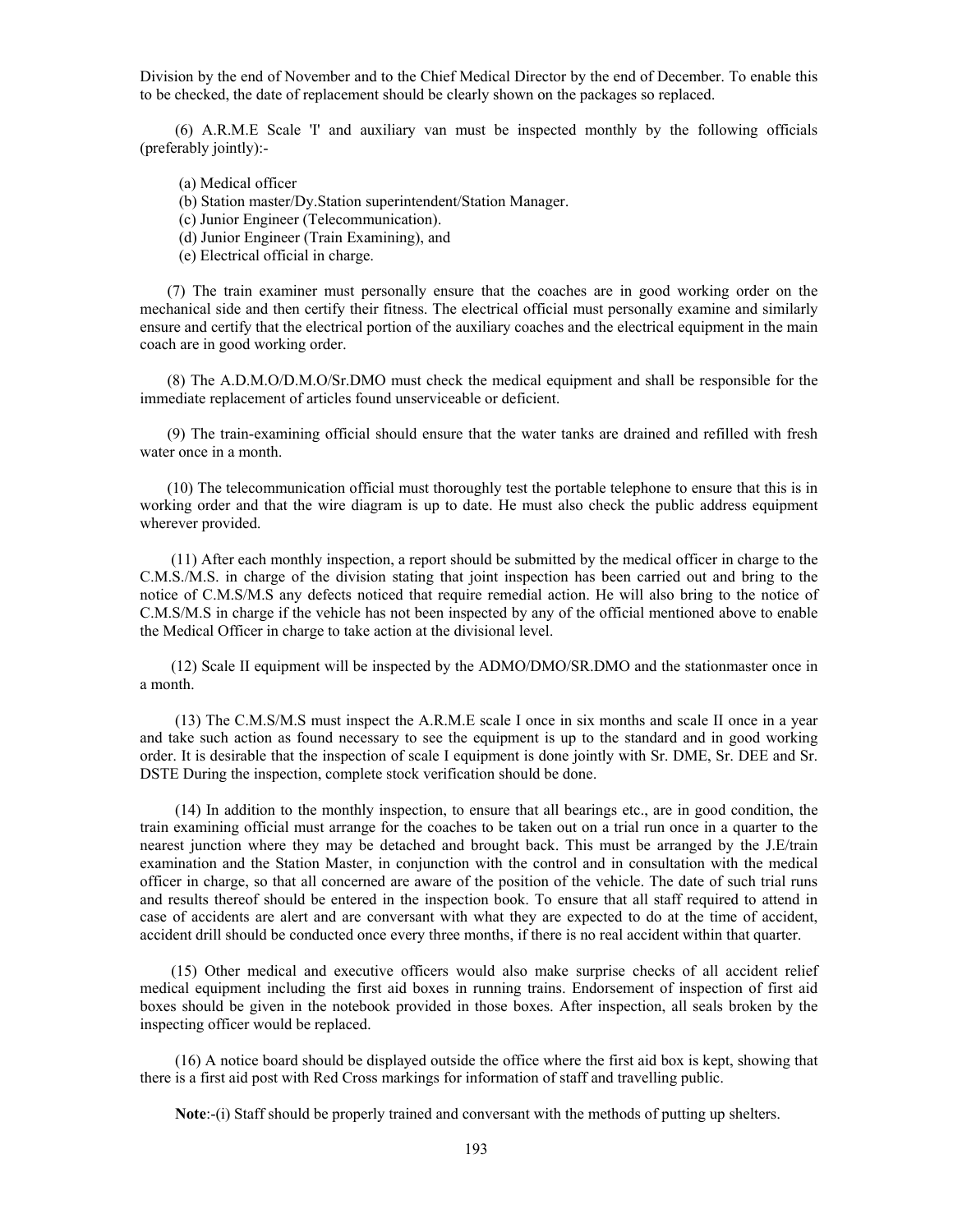(ii) Items of accident relief medical equipment that are expended during the accident should be recouped immediately.

 (iii) Surgical instruments that are not made of stainless steel should be kept smeared lightly with Vaseline. Once a year Vaseline should be wiped off, the instrument cleaned with rag soaked in kerosene and fresh Vaseline applied.

 (iv) There are many items, which are to be kept in sterile drums so that they will be available ready for immediate use. The Medical officer in charge of the division can decide the number of drums required. The drums should be of uniform size of 23-cm diameter and 23 cm height so that they can be sterilised in the single drum autoclaves normally available at almost all health units. These items should be re-sterilised every month and the date of last sterilisation indicated.

 (v) All perishable items as well as injectibles and medicines should be replaced every year, sometime during September/October. i.e., when the monsoons are over. Items like adrenaline and glucose should be replaced even earlier if they show signs of deterioration, like brown discolouration or deposits in injections of adrenaline and fungus growth, haziness or deposits in bottles and ampoules of glucose solution.

 (vi) Bottles containing spirituous preparations like surgical spirit, tincture iodine, etc., should be sealed with candle wax to make them airtight.

 (vii) Plasma, A.T.S., Tetanus toxoid, Anti gas gangrene serum, etc. and any other equipment as well as additional quantities of equipment like blankets, stretchers, dressing materials etc., which are likely to be needed at the site of accident may be taken from the hospital and health units, in addition to the standard Accident Relief Medical Equipment.

 (viii) Stretchers should be opened out and canvas tested by standing on it for deterioration once in three months. Blankets should be taken out of their boxes and examined once in six months. Umbrellas to be regularly tested by opening them.

 (ix) Insecticides and /or moth repellents like naphthalene balls, di-chloro benzene etc., should be used to prevent damage to blankets, etc.

(x) Petromax lanterns and Primus stoves should be lit and tested once a quarter.

 (xi) Rubber goods should be powdered with french chalk. Hot water bags and ice caps should be kept lightly inflated. All rubber goods should be replaced from fresh hospital stock once a year, including rubber tourniquets when required.

(xii) Transfusion fluids in A.R.M.E should be kept in disposable polythene containers.

 (xiii) Torch cells should normally be kept outside the torch. The plastic cover on torch cells should be removed. These should be replaced once in six months or earlier if they show signs of deterioration. The torches should be tested at each inspection. All medical officers have full powers for replacement of any items that become due or any deficiencies that occur on attending an accident.

 (xiv) Articles of medical comfort such as tea, coffee, milk powder and sugar, etc., should be replaced once a year or earlier if they show signs of deterioration in stock.

 (xv) All items of equipment which are periodically replaced may be consumed in Railway hospitals and health units if other wise fit for consumption.

 (xvi) All other items that are found to have deteriorated or become unserviceable on each inspection should be replaced.

(xvii) Availability of vials for collection of blood samples for alcohol content should be ensured.

(xviii)  $O<sub>2</sub>$  cylinder should be tested regularly for availability of oxygen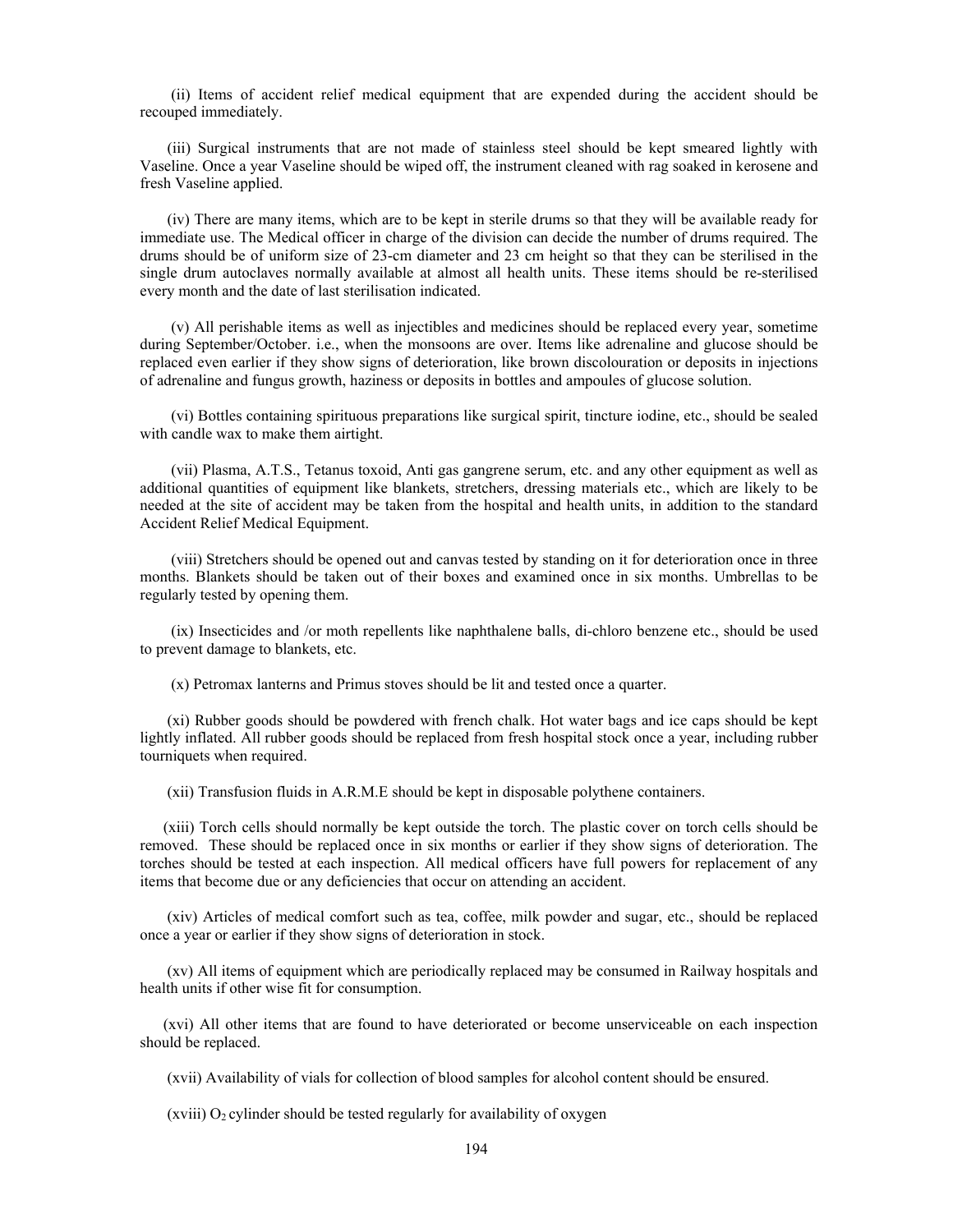(xix) ARME should be regularly cleaned and all electrical connections should be on and only the mains should be 'off"

(xx) The ward of the ARME should have a door opening towards the track.

 ( Para 1429 of Indian Railway Establishment Manual and Ministry of Railway's letters No.1/M & H/13/75 dt.. 2nd and 3rd November.1961, No.69/H/2/6 of 16/8/1971 and No.77/H/9 dt. 30/06/1977 and Bd.'s letter No. 87/H/7/12 dated 2.8.95)

### **707. Maintenance of list of medical institutions and private practitioners etc., of the neighbourhood:**-

(1) Station masters/Dy.SS should maintain a list of all Railway and non railway medical institutions, private practitioners and first-aiders available in the neighborhood in the proforma as given in Annexure VIII -XI to this chapter. These lists should be exhibited in a conspicuous place in the office of the stationmaster at each station and also paste them in ARMEs for the guidance of all concerned. The stationmaster should make certain that these lists are kept up-to-date. The medical officer in charge of the section should periodically inspect the same to see that these are properly maintained and kept up to date.

(2) The medical officer in charge of the section should also maintain the list as given in Annexure  $X$ and XI to this chapter. These lists should be hung in a conspicuous place in his office/consulting room and kept up-to-date.

 (3) All medical officers should make themselves acquainted beforehand with the capacity of the facilities available at all non-railway hospitals and dispensaries in their jurisdiction and try to establish personal relationship with the officials concerned.

 (4) Formalities if any, to be observed before a person could be admitted in a non-railway medical institution for treatment, should also be completed with the concerned authorities beforehand and not kept pending till an accident actually takes place.

 (MOR's letter No.MH59/MES/19/medical dt. 31/01/1959 and No. MH 59/MES/96/Medical dt. 25/09/1959and A.C slip no 7 of 2002 Bd's no 2002/H/23/4 dt 31-12-2002)

### **708. Display of detailed road maps:-**

 In case where the site of accident is approachable by road, medical aid may be rushed more quickly and more conveniently by road than by train. A detailed road map for each division should therefore be obtained and kept framed in all Railway control offices. Copies of these should also be available in all Railway hospitals, so that in case of need road ambulance vans can be rushed to the site directly from the Railway hospitals. The road ambulance vans should be kept in proper working condition so that they are fit to undertake long journeys.

(MOR's letter No.64/H/2/1 dt. 13/01/1964)

#### **709. Classification of Injuries:-**

(1) For the purpose of these rules, a Railway employee or a passenger or a trespasser shall be considered to be 'injured' only when he/she is incapacitated from following customary vocation for more than forty eight hours. Such injuries are classified as under -

- (i) 'Serious '(include 'grievous' injuries as defined below)
- (ii) 'Minor' or 'Simple', but excluding 'trivial' injuries such as abrasions or bruises.
- (2) The following are considered to be grievous injuries( as per section 320 of the Indian Penal Code) -
- (a) Emasculation.
- (b) Permanent privation of the sight of either eye.
- (c) Permanent privation of the hearing of either ear.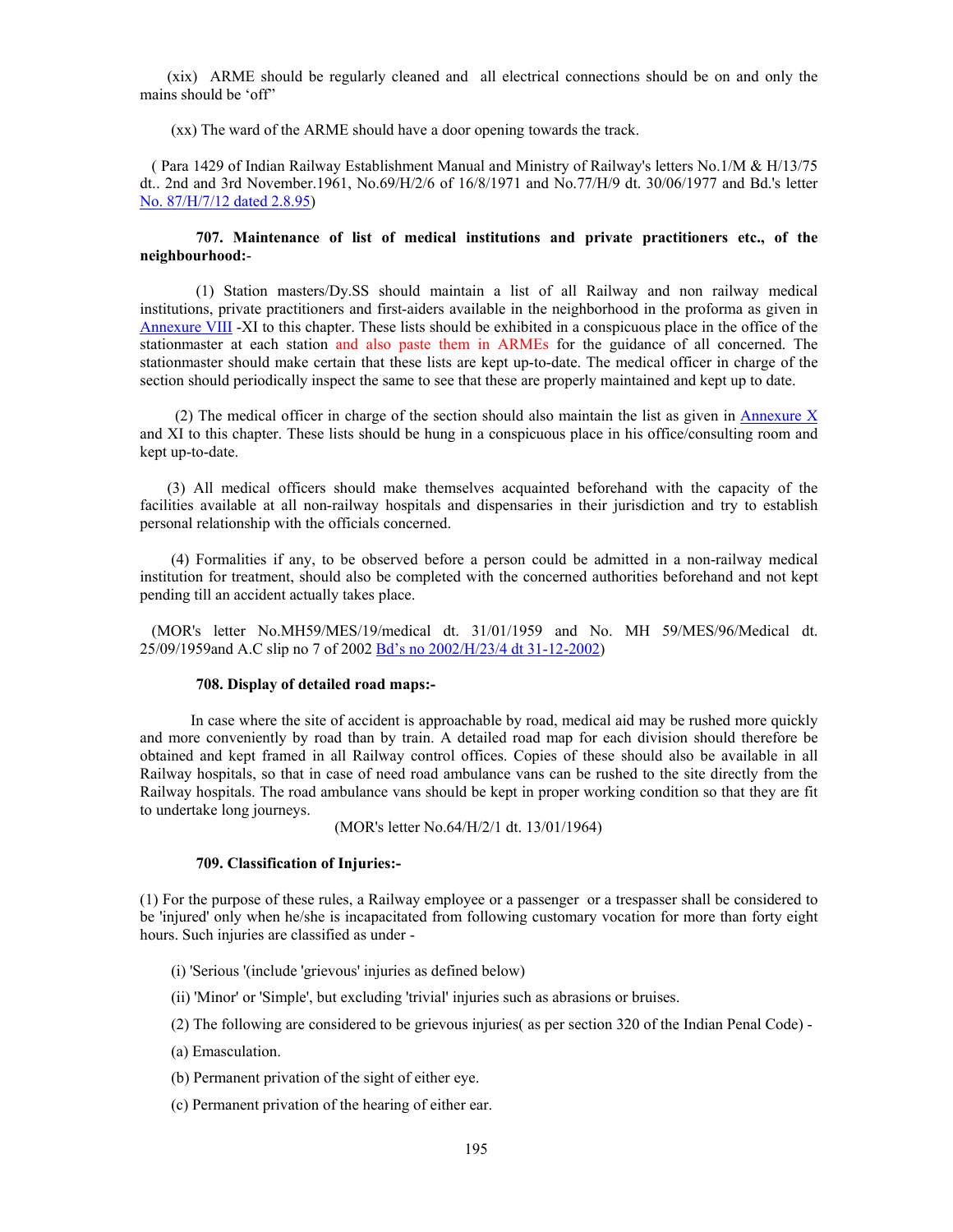- (d) Privation of any member or joint.
- (e) Destruction or permanent impairment of powers of any member or joint.
- (f) Permanent disfigurement of head or face.
- (g) Fracture or dislocation of a bone or tooth.
- (h) Any hurt which endangers life, or which causes the sufferer to be, during the space of twenty days, in severe bodily pain or unable to follow his ordinary pursuits.
- (3) Injuries other than those defined above are considered to be minor or simple injuries.

 (4) Apart from the 'injured ' cases as above, there may be cases where a passenger or trespasser receives only petty abrasions or bruises. These are of trivial nature and technically speaking should not be taken as 'injured ' persons.

 **Note:-** Change of classification of injuries may be necessary in the light of x-rays and other detailed findings after admission. Advice with regard to change of classification of injuries should be furnished to the Chief Medical Director as early as possible.

 (Paragraph 1428 of Indian Railway Establishment Manual, Ministry of Railway's letter No. 68/safety/43/19 dt. 25/02/1969 and section 320 of the Indian Penal Code).

### **710. Duties of the staff at the time of an accident:-**

 (1) The most suitable responsible Railway official on whom is to devolve the responsibility of summoning the nearest available medical aid according to the urgency of the case is the Station Master. When the Station Master on duty receives information that there has been a serious accident in his jurisdiction and the services of the medical department are necessary, he should immediately take action to send the accident relief medical equipment to the site of accident by the first available means of transport. If the equipment is being sent by the relief train, and the medical officer does not arrive before the train is ready to start, the equipment should be sent with the train in charge of a responsible person, preferably one holding a first aid certificate. This medical equipment will be placed at the disposal of any available medical man on the spot.

 (2) The medical officers will keep themselves in readiness for such an emergency. Immediately on receiving notice that a serious accident has occurred for which the services of the medical department are required, the medical officer in charge of the section himself, if time permits, or a responsible official deputed by him, will take the following steps:-

- (i) Notify his superiors.
- (ii) Notify the Matron/Sister on duty (where there is a hospital and nursing staff).

 (iii) Ask all concerned authorities to co-operate with the medical department and to allow first aid men belonging to their departments to render first aid and assist in the transport of the injured from the point of accident to the non-railway /Railway hospital.

 (iv) Call for assistance from the neighbouring divisions and neighbouring Railway also, if the nature and the magnitude of the accident warrant it.

 (v) Inform the local non-railway hospitals about the occurrence of the accident so that they should remain in readiness to receive and treat the injured.

 (vi) Instruct the nearest St. John Ambulance Brigade to send with equipment as many Brigade personnel as possible.

 (vii) Detail one medical officer if he can be spared or a senior dispenser to remain on duty for seeing that all arrangements are made at the hospital at the receiving end for the reception of the injured, that transport is in readiness, that all first aid men available are informed of the accident, etc.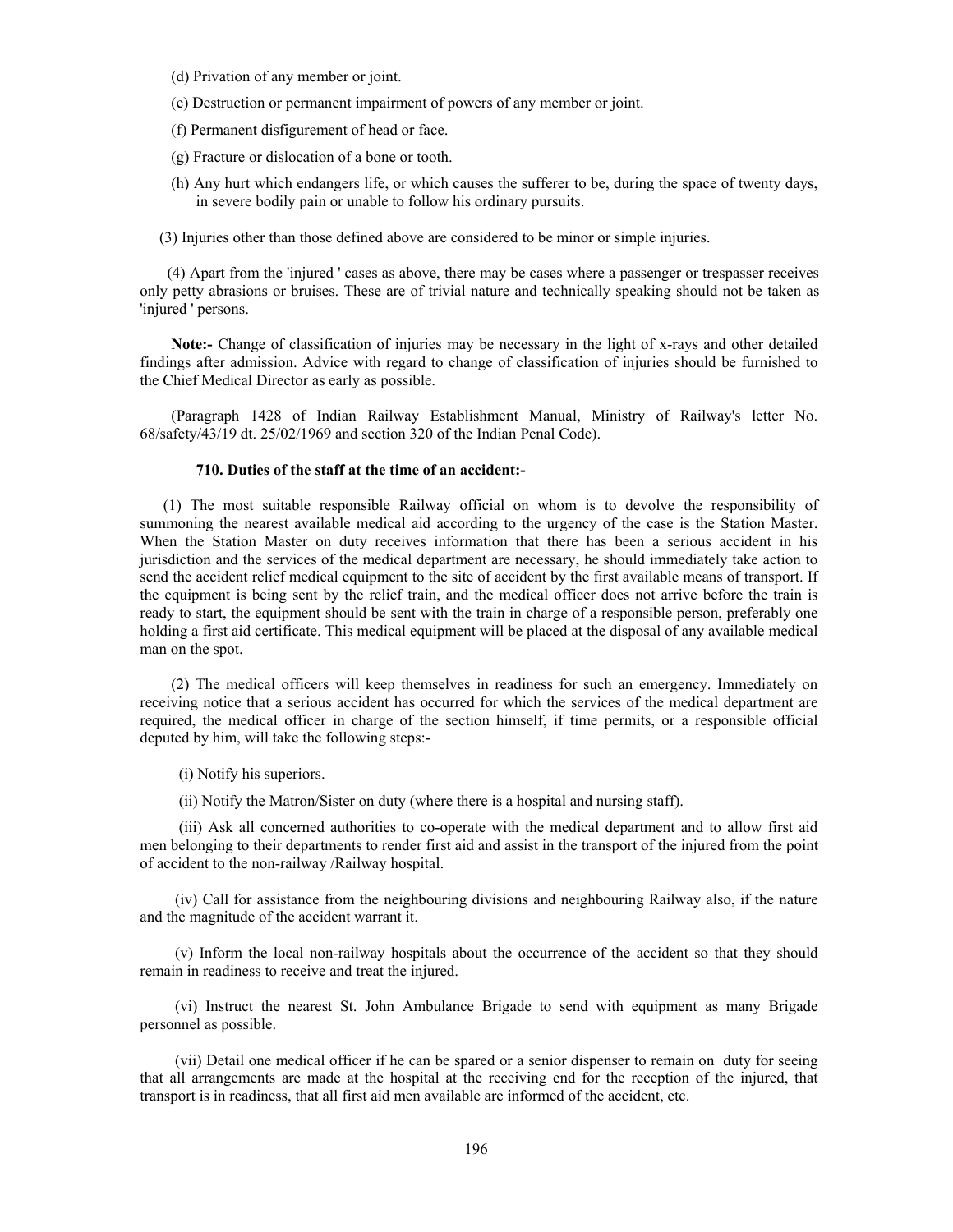(viii) Proceed to the site of the accident by the first available means of transport, along with the necessary staff and medical equipment.

(ix) Advice any medical personnel *enroute* to accompany him.

 Note:-(a) If the medical officer in charge of the section is not available at the time of receipt of the information of the accident, the official next in charge should take the initiative and proceed to the site of the accident with all the available equipment and the staff at his disposal and by the first available means of transport.

 (b) In an accident case, the question of jurisdiction does not arise. It is the duty of every Railway doctor to respond to the call, whenever required, irrespective of the jurisdiction.

 (c) In large stations, where there are number of doctors, details of duties to be carried out by each in case of an accident may be laid down.

(para 1416 and 1417 of Indian Railway Establishment Manual)

#### **711. Medical aid at the site of accident:-**

(1) In major Railway accidents where the number of casualties is expected to be large, it may be worthwhile to establish one or more temporary field dressing stations at the site of accident, in bivouac shelters as per the sketch given below for guidance:



A: Minor Casualties B: Cases of Shock C: Cases of Grievous Injuries D: Death

 (2) When the accident has occurred near a station, the medical officer in charge may also make use of any building belonging to Railway which might be suitable for setting up of temporary field dressing station, for example, refreshment room or waiting room.

(3) The temporary field dressing station should consist of the following posts:-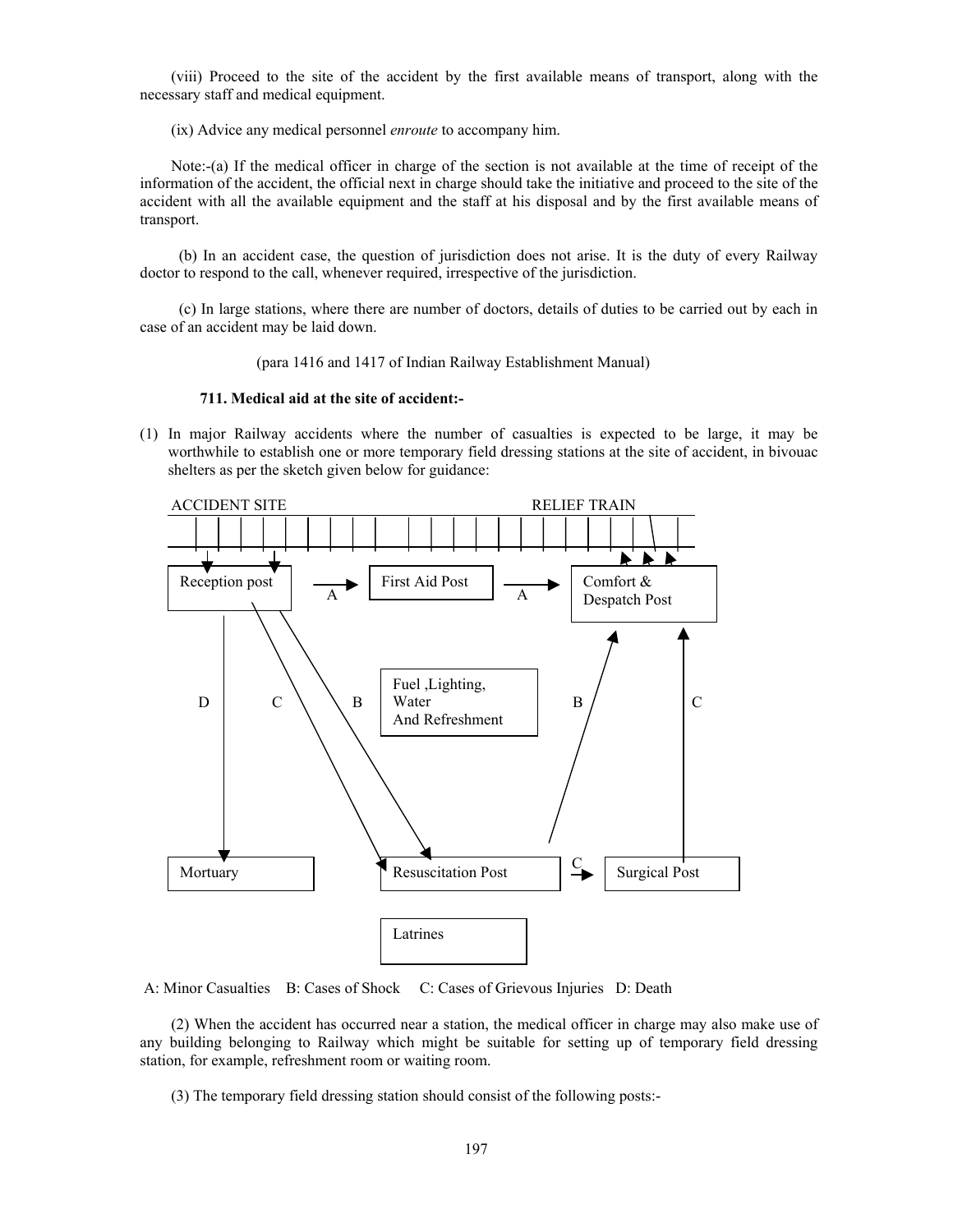- (a) Reception post,
- (b) First aid post,

(c) Fuel, lighting, water, and refreshment post,

- (d) Resuscitation post,
- (e) Surgical post,
- (f) Comfort and dispatch post,
- (g) Mortuary,
- (h) Latrines.

 (4) The Railway doctor in charge should detail the staff available to take over the necessary equipment from the accident relief medical vehicle and the boxes etc., give instructions to open them and keep everything in readiness to receive and deal with the casualties.

(5) The work of different posts should be regulated as follows:-

 (a) Reception post:- All the casualties including the dead should be brought to this post directly from the site of accident for sorting and dispatch to other posts. Minor casualties should be directed to the first aid post and after necessary first aid treatment should be sent directly to the comfort and dispatch post for disposal. Serious casualties should be directed to the resuscitation post and/or surgical post, as the case may be, for treatment. The dead, after examination should be sent to the Mortuary. It is advisable that such cases be examined again after ten minutes before finally coming to the conclusion of their being dead or not.

 (b) First aid post:- Here all minor casualties should be rendered first aid and then sent directly to the despatch post for disposal.

 (c) Fuel, lighting water and refreshment post:- Here all necessary arrangements should be made for providing light and supply of boiling water and refreshments, etc., for the use of other posts.

 (d) Resuscitation post:- The casualties are treated here. The post must be as quiet and sheltered as possible. Relief of pain and distress, correction of dehydration, restoration of blood volume and administration of oxygen etc., may be carried out where necessary.

 (e) Surgical post:- Casualties requiring urgent surgical aid must be given treatment at this post and then taken to the despatch post. No elaborate surgical treatment should be undertaken, but spot amputation of crushed and hanging limbs may be done.

 (f) Comfort and despatch post:- Casualties should be provided necessary comfort in the form of rest and refreshment while awaiting despatch. Here the patient's name, address and ticket/pass No. etc., should also be noted. If the patient wishes to proceed home or to his destination, he should be allowed to do so, after taking down the particulars about him. Serious casualties should be transported to the nearest hospitals without delay by the first available means of transport.

 (g) Mortuary:- All dead, after examination and confirmation, should be brought to Mortuary covered with shrouds, and handed over to police for identification and disposal.

 (h) Latrines:- At least two latrines- one for male and one for female- should be provided at convenient and accessible sites. Necessary number of sweepers and bhisties may be obtained from the nearest Health Inspector.

 (6) All the injured persons should be dealt with in a systematic manner. Elaborate surgical methods need not be undertaken on the spot. The aim should be to provide first aid with the least possible delay, and special attention should be paid to the treatment of shock, arrest of haemorrhage, splinting of fractures etc., where necessary. Arrangements should thereafter be made to evacuate the seriously injured to the nearest hospital as expeditiously as possible. To the extent found feasible, evacuation of such cases to a hospital should be in the direction that the injured person was proceeding.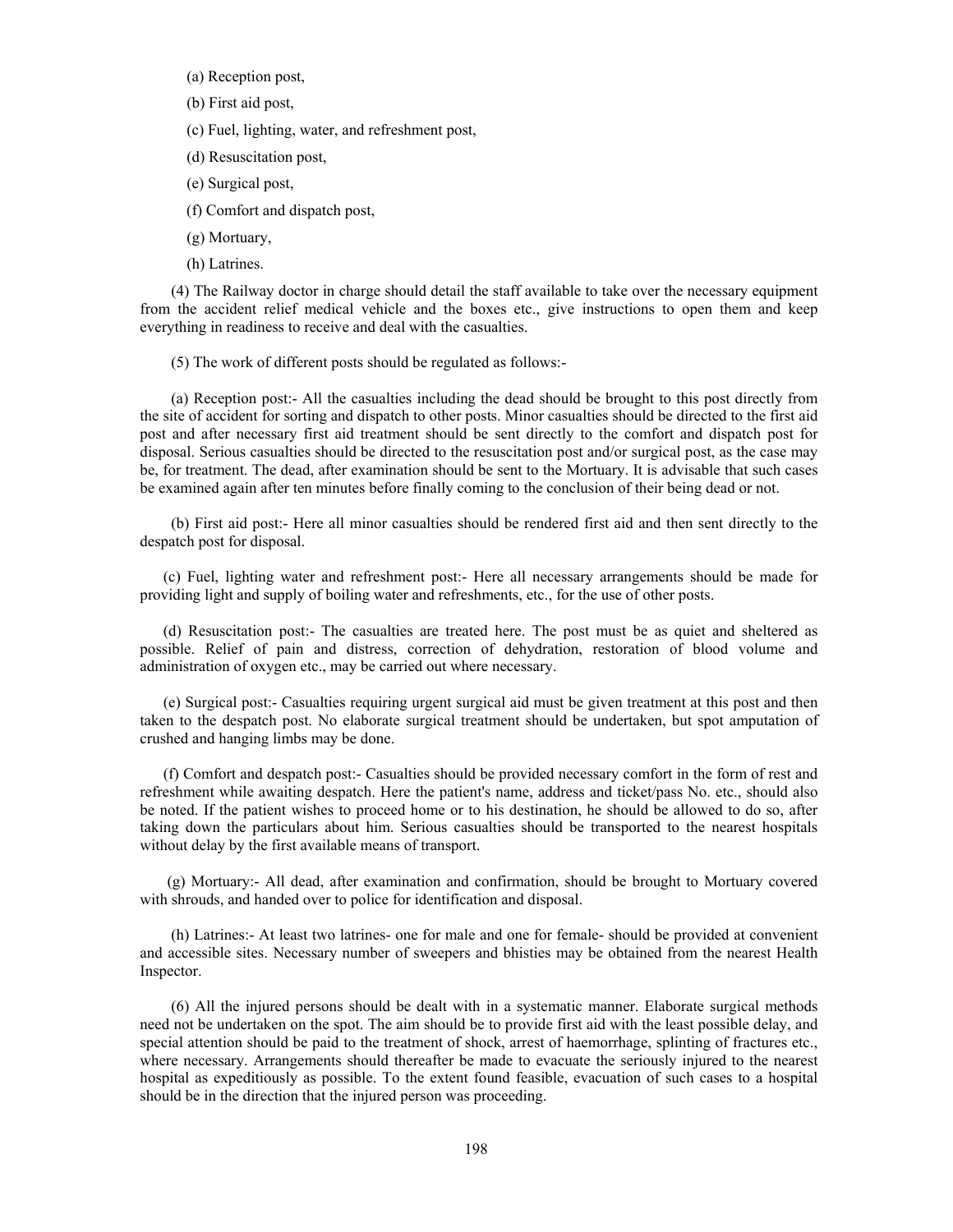(7) The injured persons other than Railway beneficiaries should be shifted, as far as possible, to the nearest non-railway hospital except in the following circumstances:

(i) Non availability of non-railway hospital.

- (ii) Want of accommodation in the non-railway hospital.
- (iii) Unsuitability of non-Railway hospital to render first aid.
- (iv) Difficulty of transport.
- (v) Serious condition of the patient.
- (vi) In other circumstances considered justifiable by the attending medical officer.

 (8) The injured persons other than Railway beneficiaries, when admitted in a Railway hospital should be transferred to non-railway hospital as and when their condition permits.

 (9) During evacuation of the injured persons to a hospital by train, stretcher/lying case should preferably be accommodated in medical vehicles and suitable alternate accommodation in the train may be utilised for the others.

 (10) An attendant, male or female as needed, should travel in each compartment and a sweeper with a bedpan and a urinal should be available.

(11) Medical assistance *enroute* from other Railway hospitals/health units should be arranged.

 (12) A ticket giving particulars, as far as possible, of name, father's/husband's name, address, ticket / pass No. and brief notes of injuries and first aid rendered, should be tied round the neck of all serious cases evacuated to hospitals. The hospitals to which the injured are being evacuated should be advised by quickest means regarding number and sex of the injured that are being sent to them.

 (13) The Chief Medical Director must be informed immediately of any serious accident, which has involved loss of life or injury to persons. The list of the injured with a description of their major injuries must be issued with the least possible delay. The Chief Medical Director should be kept informed of the exact position regarding the names and number of persons injured or dead, nature of casualties and the time of evacuation of the injured persons to hospital. If the cases admitted are in a hospital in the section, a daily report must be sent of their progress in the first week, and at such intervals as asked for subsequently.

 (14) The senior doctor in charge should be the last person to leave the site of accident after ascertaining that no case has been missed. He should arrange to get particulars of all the injured cases including those attended by non-railway doctors and the names and addresses of such doctors for settling claims, if any, and for issuing letters of appreciation by the Chief Medical Director or the General Manager later.

 (15) At stations where Railway hospital is provided, the senior doctor left behind would make the following arrangements:-

 (i) He should get as many beds emptied in the male, female, and children's wards as possible by discharging non-serious cases.

 (ii) Adequate arrangements for blood transfusion should be made, operation theatre should be kept ready, and ambulance should be despatched to the station to bring the casualties.

 (iii) Ambulances should be requisitioned from the Municipalities, Red Cross centres, and civil and military hospitals where necessary.

 (iv) All local hospitals, whether civil or military, should be advised to be prepared to receive casualties, giving them an approximate idea of the number of such casualties they should expect.

 (16) In order that these instructions are carried out correctly and expeditiously, it is essential that every member of the Medical staff should be conversant with his duties and should know the contents and use of various types of medical equipment to be handled by them at the time of accident. When a permanent Railway employee proceeds on transfer or leave, the attention of the relieving employee should be drawn by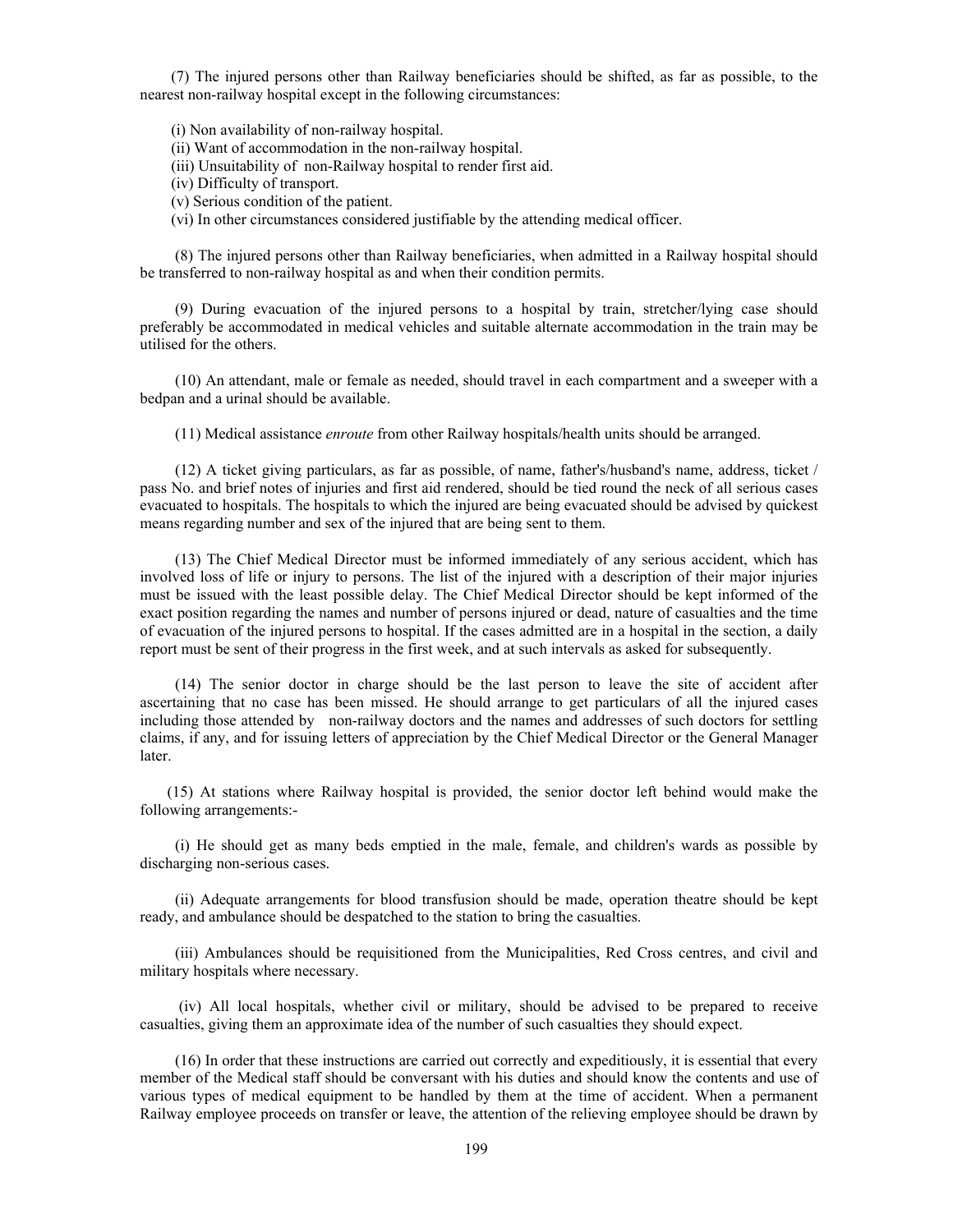the relieved employee to these instructions and to his individual duties. All hospital staff should be conversant with the erection of bivouac shelters.

 (17) The doctor in charge should arrange periodical rehearsals to ensure that the staff concerned are able to carry out the above instructions.

 (18) Railway Medical Officers providing medical aid at the site of accident should use doctor's aprons with arm Red Cross badges of minimum 6 " wide **.** All other personnel rendering medical Aid at the accident site should wear arm badges*.*

(paras 1418 to 1426 of the Indian Railway Establishment Manual and Bd.'s letter No 82/H/7/3 dt.. 05/06/82, B6/safety-I/24/47 dt..15.5.89 and dt 08-06-1989)

 **Note:-** If an accident has occurred elsewhere and the injured are given attention in transit *enroute*, their full particulars without disturbing the dressing should be noted and sent to the medical officer in charge of the section.

#### **712. Referring of the injured persons to private hospitals:-**

 (1)It will be the duty of the train or station staff to render first aid to a person injured within the Railway premises immediately. If necessary, arrangements should be made to summon medical aid from other Railway or non-railway sources.

(2) In the following special cases, the injured person may be taken to a private hospital:-

 (a) When there is no railway or non-railway hospital available within a radius of, say eight kilometres of the site of accident, or

 (b) When the attending doctor certifies, in writing, in the prescribed proforma as given in Annexure XII to this chapter, that the treatment in private hospital is necessary in the interest of the patient.

 (3) Where a private hospital, to which an injured person is taken in terms of (a) and (b) above has different scales of charges for different kinds of accommodation/diet, he should normally be limited to the lowest class of accommodation/diet available. It will be left to the discretion of the doctor in charge, depending on the severity of the injury, to admit the injured person to a higher class of accommodation/diet, if it is considered essential for the recovery, or for prevention of serious deterioration of the condition of the injured person.

 (4) Where the aforesaid conditions are not satisfied but the injured person, or any adult member of his family who happens to be along with him, desires him to be provided with a higher class of accommodation/diet, there would be no objection to this being done, provided the injured person or the adult member of the family agrees, in writing, to pay the extra cost involved directly to the hospital authorities.

 (5) For this purpose, each of the Railway administrations should come with a working arrangement with such private hospitals as may be necessary in the areas served by them so that in an emergency, injury cases can be referred without loss of time to the hospitals concerned. To facilitate matters and to avoid misunderstandings, the Chief Medical Director should draw up a list of such private hospitals, bearing in mind the Railway or non-Railway hospitals in existence in the vicinity. The Chief Medical Director should also settle the charges to be paid to the hospitals for such cases for each class of accommodation/diet etc.

 (6) The bills by such private hospitals should be submitted through the Chief Medical Director who will certify the correctness of the charges payable, before passing for payment by the FA&CAO. Payments to private hospitals under this para can be arranged locally by the Railways and the Ministry of Railways approval is not necessary.

 (Para 1421 of Indian Railway Establishment Manual and M.O.R's letter No.MH 59/MES/96/ Medical dt.. 18/12/1959)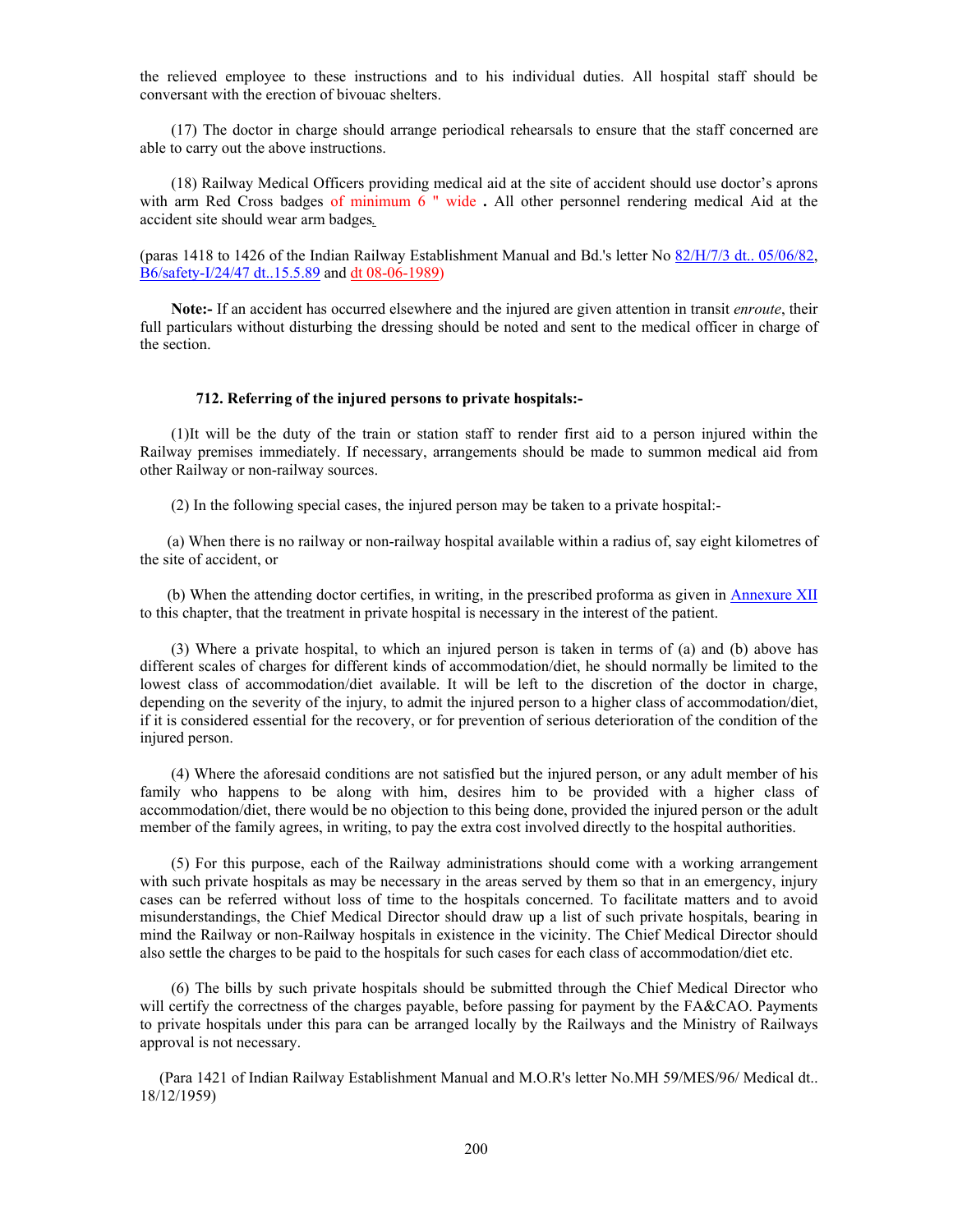### **713. Recording of information:-**

 (1) As on these occasions, the medical staff are fully engaged in dealing with the casualty cases, a responsible official should be detailed by the Divisional Railway Manager to take notes, regarding details of the injured as mentioned and as dictated by the doctor.

(i) Name.

- (ii) Full address.
- (iii) Ticket/Pass No. with full particulars of journey.
- (iv) Two marks of identification.
- (v) Details of injuries.
- (vi) existing deformities and old scars.

 (2) Only rough notes are to be recorded at the site of accident, based on which detailed reports are to be made out later as laid down in para 714.

 Note:- The official detailed by the D.R.M. will also make arrangements for refreshments and food, and to collect names and addresses of relatives of the injured passengers to be informed.

 (3) The attending doctor should also make a note in respect of following, as the information may be useful at an official inquiry:-

(i) Time and mode of receipt of first information of accident.

- (ii) Time of occurrence of the accident.
- (iii) Time of his departure from his station for the site of accident.
- (iv) Transport used.

 (v) Details of the staff who accompanied, and medical equipment taken or ordered to be despatched to the site of accident.

(vi) Time of his arrival at the site of accident.

 (vii) Copies of all messages, including telephonic and telegraphic messages to his immediate superior or any other person.

 Note:- No statement with regard to number or nature of casualties should be given to members of public or press till all casualties have been reconciled and after ensuring that not a single case has escaped attention. These reconciled and final figures should only be given to press or general public by the senior most Railway official on the spot, viz.., Divisional Railway Manager, Chief Medical Superintendent or other divisional officers as the case may be.

#### **714. Submission of reports:**-

 (1) On return to head quarters, a detailed report should be made out based on rough notes recorded vide para 713, which should give the name and addresses of all persons injured, with details of injuries, and should state how each case has been disposed off. The detailed report should also give particulars of the cases attended by the non-railway doctors and the name and addresses of such doctors. The report should be submitted to the Chief Medical Director along with the injury reports on accident block forms for passengers and railway employees separately.

 (2) These notes should be kept confidential as these form important documents for assessing compensation. (Para 1427 of Indian Railway Establishment Manual)

#### **715. Issue of complimentary passes to the next of kin:-**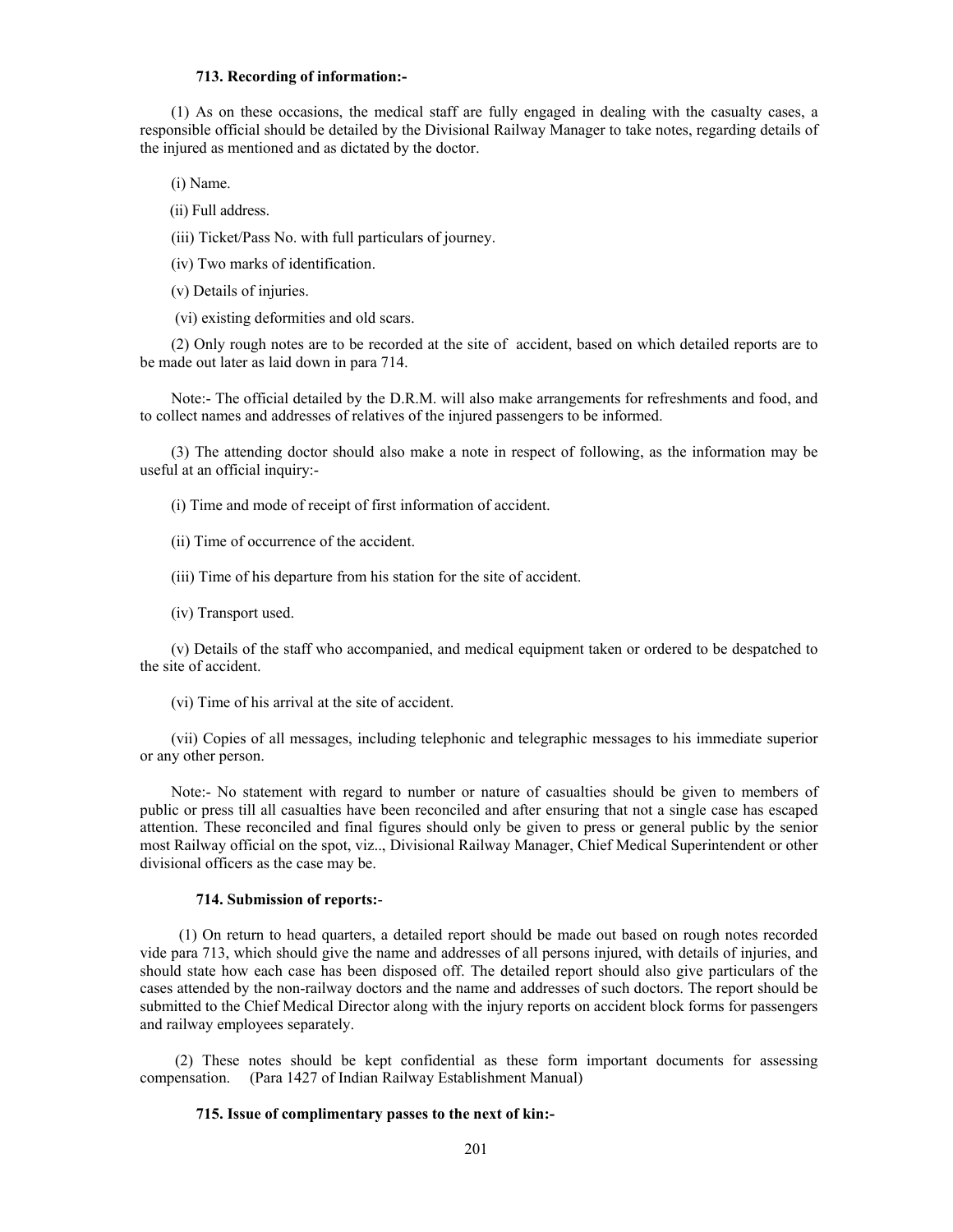Complimentary passes may be issued to the next of kin of the victims of accident from any station in India to the site of accident and back to the destination, as well as to surviving victims, who are discharged from the hospitals, to their destinations, provided that:-

 (i) the issue of such passes should be centralised in the General Manager's office and should have the personal approval of the General Manger,

 (ii) the class of pass for the surviving victims should be the same as they were travelling, or higher if recommended by the attending doctor,

(iii) the class of pass for the relatives should be determined according to their status,

 (iv) such passes should be issued to not more than two relatives of the injured or the deceased persons and,

(v) no break journeys are allowed.

### (M.O.R's letter No. E (G) 58-5-6/1 dt. 23/25/08/1958)

### **716. Earmarking of alternate motor vehicles to ambulance cars:-**

Wherever an ambulance car is available, an alternate road vehicle of Railways may also be earmarked for use in case of contingencies of ambulance van not being able to proceed to the site of accident. When neither such ambulance nor a Railway vehicle is available, the attending doctor may also hire any other vehicle for the transport of casualties as well as doctors, para medical staff and accident relief medical equipment. The details in regard to payment in such cases may be settled by the General Managers in consultation with their Financial Advisors & Chief Accounts Officers.

(Ministry of Railway's letter No.77/H/7/19 dt. 17/01/1978 and No.80/H/7/2 dt. 14/08/1980)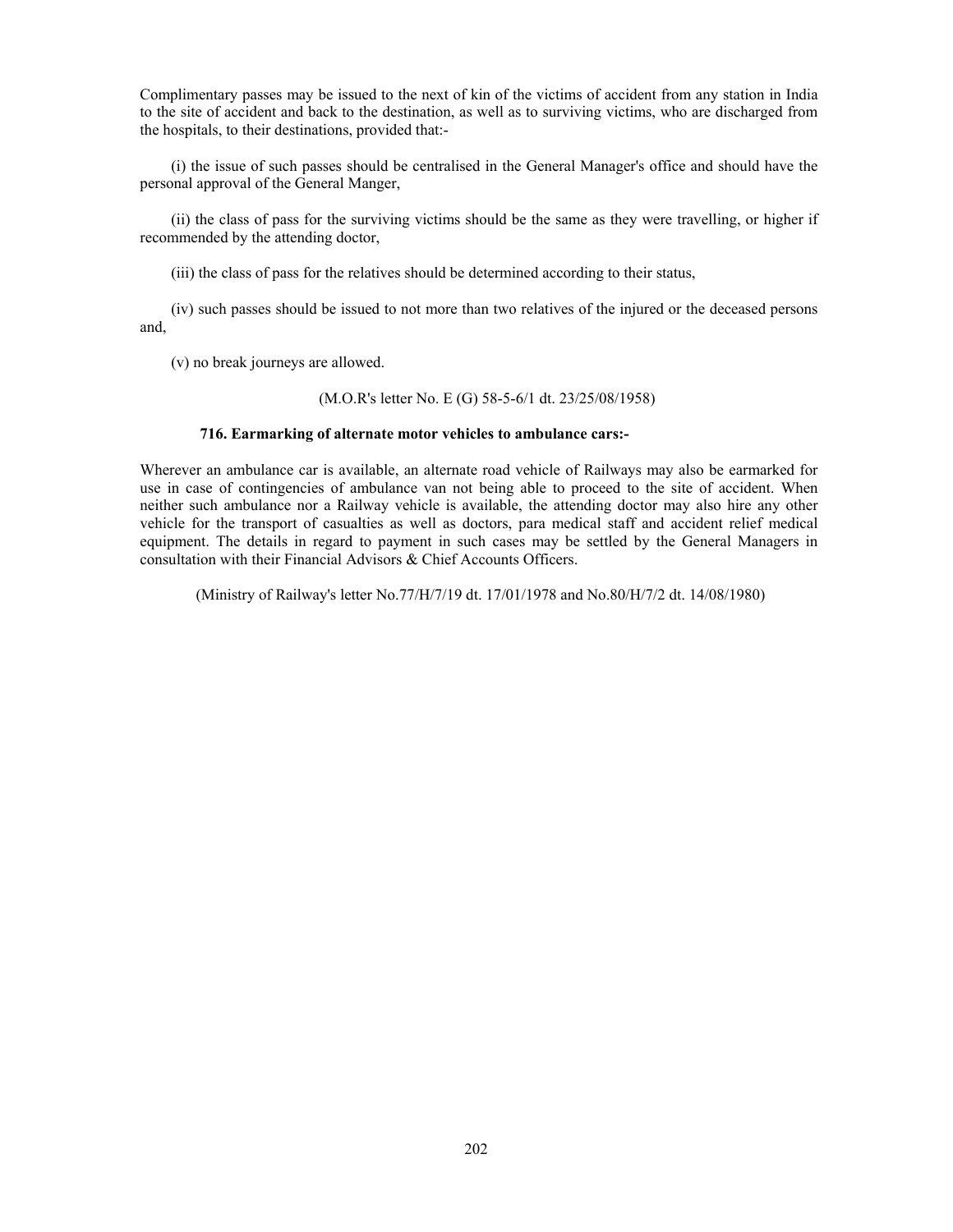# **ANNEXURE I**

# **CONTENTS OF ARME SCALE I**

| Sr.No                               | Items                                               |                    | Qty                                               | Location |
|-------------------------------------|-----------------------------------------------------|--------------------|---------------------------------------------------|----------|
| 1.I.V. Fluids in disposable plastic |                                                     |                    | Operation theatre room                            |          |
| transfusion bottles                 |                                                     |                    |                                                   |          |
| a)5% Glucose                        |                                                     | 5 Nos.             | in built-in cabinet or                            |          |
| b)Normal saline                     |                                                     | 5 Nos.             | shelves, marked "syringes                         |          |
|                                     | c)Plasma expander like low molecular dextran        | 5 Nos.             | Injections and medicines"                         |          |
|                                     | 2.(a) Disposable sterile infusion sets              | 12 Nos.            | 11                                                |          |
| (b) Venflow                         |                                                     | 5 Nos              |                                                   |          |
| 3. Sterile disposable syringes      |                                                     |                    |                                                   |          |
|                                     | a) 2 ml                                             | 20 Nos.            | 11                                                |          |
|                                     | $b)$ 5 ml                                           | 10 Nos             |                                                   |          |
|                                     | c) $10$ ml                                          | 10 Nos             |                                                   |          |
|                                     | d) 20 ml                                            | 10 Nos             |                                                   |          |
|                                     | disposable needles                                  | 50 Nos             |                                                   |          |
| 4.Inj Pentazocine                   |                                                     | 50 amps            | 11                                                |          |
|                                     | 5. Inj Atropine sulphate .65mg or .6 mg             | 10 amps            | 11                                                |          |
| 6.Inj Diclofenac sodium 3 ml        |                                                     | 50 amps            | 11                                                |          |
|                                     | 7.Inj Adrenaline 1: 1000 strength amps              | 5 amps             | "                                                 |          |
| 8.Inj Buprenorphine                 |                                                     | 10 Nos             | 11                                                |          |
|                                     | 9. Inj Lignocaine hydrochloride without             |                    |                                                   |          |
|                                     | adrenaline 2% vial of 50 ml                         | 5 vials            | 11                                                |          |
| 10.Inj Ampicillin 250 mg/vial       |                                                     | 20 vials           |                                                   |          |
| 10(a) Amoxycillin                   |                                                     | 100 cap. In strips |                                                   |          |
| 11. Inj Dopamine 5 ml               |                                                     | 10 amps            | 11                                                |          |
|                                     | 12. Inj Dexamethasone each vial containing 4 mg     | 10 vials           | 11                                                |          |
| 13.Inj Diazepam 10 mg               |                                                     | 10 amps            | "                                                 |          |
| 14. Inj Pheneramine maleate         |                                                     | 6 amps             | "                                                 |          |
| 15.Inj Ranitidine                   |                                                     | 6 amps             | $\boldsymbol{\varsigma}$ $\boldsymbol{\varsigma}$ |          |
| 16.Inj Deriphylline                 |                                                     | 6 amps             | 11                                                |          |
|                                     | 17. Nifedipine liquid capsule for sublingual use    | 6 caps             | "                                                 |          |
| 18. Inj Paracetamol 2 ml I.M.       |                                                     | 6 amps             | "                                                 |          |
|                                     | 19. Inj Dicyclomine Hel 2ml I.M.                    | 6 amps             | "                                                 |          |
| 20.Inj Metoclopramide               |                                                     | 10 amps            | "                                                 |          |
| 21.Inj Lasix                        |                                                     | 12 amps            | 11                                                |          |
|                                     | 22. Surgical spirit 350 ml in wax stoppered bottle  | 2 bottles          | "                                                 |          |
|                                     | 23. Solution of Iodine 2% 120 ml in stoppered       |                    |                                                   |          |
|                                     | bottle/Povidone Iodine solution                     | 2 Bottles          | "                                                 |          |
|                                     | 24. Chloroxylenol or similar antiseptic 120 ml      | 2 bottles          | "                                                 |          |
|                                     | 25. Sterile paraffin tulle 10cmx10 cm or equivalent |                    |                                                   |          |
| in tins of 24 pieces                |                                                     | 5 tins/packets     | Ħ<br>"                                            |          |
| 26. Lignocaine jelly in tube        |                                                     | 1 Nos              |                                                   |          |
|                                     | 27. Redistilled water for inj 10 ml vials           | 10 vials           | "<br>11                                           |          |
|                                     | 28. Paracetamol tablets 0.5 Gm in strip             | $100$ tab          |                                                   |          |
| 29. Tab Diazepam 5 mg               |                                                     | 50 tab in strips   | 11                                                |          |
| 30. Tab Pheneramine maleate         |                                                     | 50 in strips       | 11                                                |          |
| 31. Oral rehydration powder         |                                                     | 12 pkts            | 11                                                |          |
| 32. Tab Diclofenac sodium           |                                                     | 100 tab in strips  |                                                   |          |
| 33. Tab Prochlorperazine 5 mg       |                                                     | 50 in strips       | 11<br>11                                          |          |
| 34. Tab Dicyclomine Hcl             |                                                     | 50 in strips       | 11                                                |          |
|                                     | 35. Tab Metronidazole + Furazolidine                | 100 tab in strips  | "                                                 |          |
| 36. Tab Antacids                    |                                                     | 100 in strips      | Ħ                                                 |          |
| 37. Tab Salbutamol 4 mg             |                                                     | 50 in strips       |                                                   |          |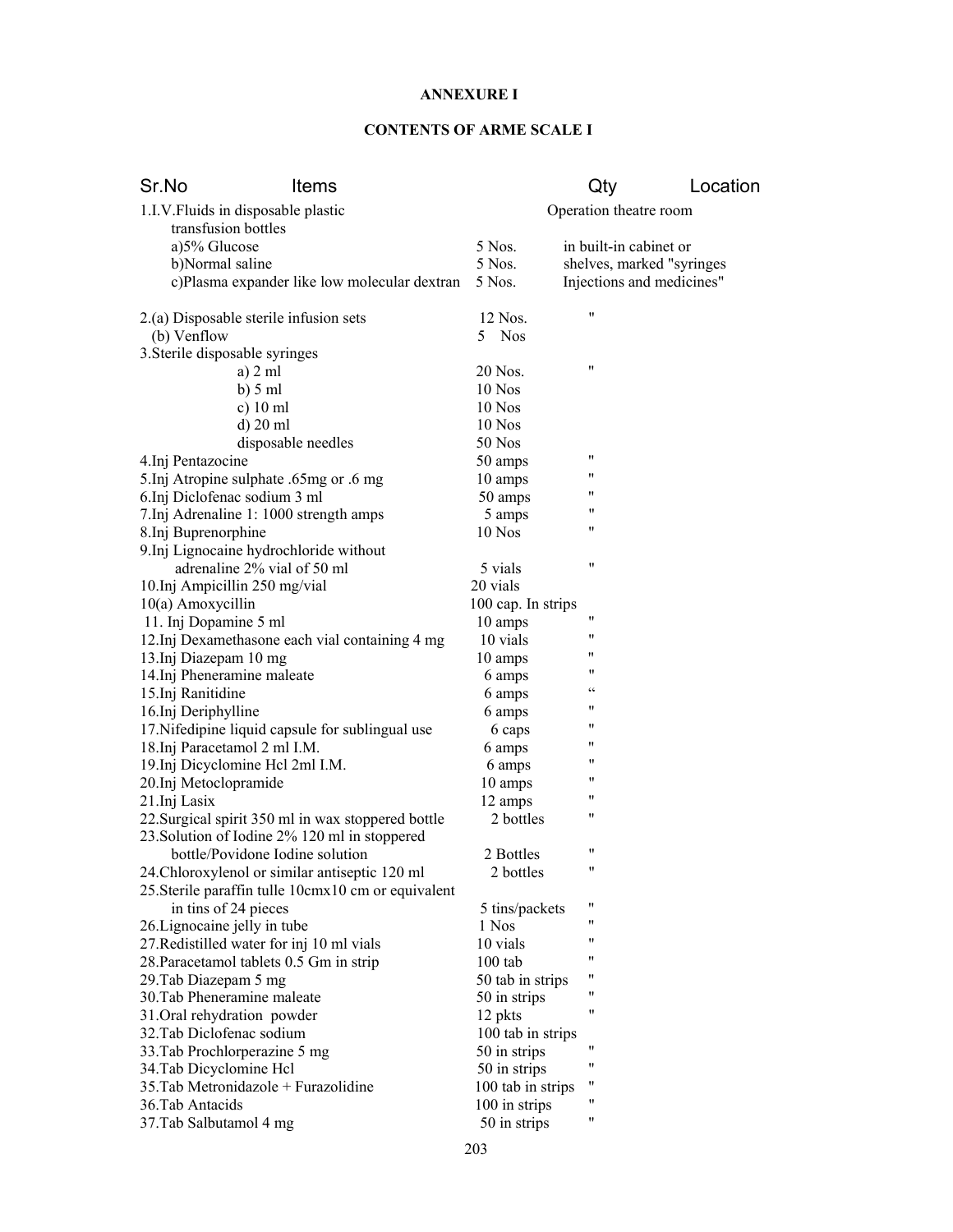| 38. Tab Metoclopramide hydrochloride<br>39. Coronary vasodilator sublingual(sorbitrate10mg)<br>40. Nasal drops<br>41. Tinidazole (300mg)<br>42. Chlorampshenicol eye applicaps in bottles of 25<br>43. Anti infective or antiseptic insufflation powder<br>10 gms container<br>44. Surgeon's instruments and ligature in a case<br>containing the following | 30 in strips<br>50 in strips<br>3 vials<br>100 in strips<br>2 Nos<br>"<br>5 Nos | 11<br>11<br>"<br>"<br>11<br>Operation theatre room |
|-------------------------------------------------------------------------------------------------------------------------------------------------------------------------------------------------------------------------------------------------------------------------------------------------------------------------------------------------------------|---------------------------------------------------------------------------------|----------------------------------------------------|
| a) Liston's Amputation knife                                                                                                                                                                                                                                                                                                                                | 1 No                                                                            | cabinet or shelf                                   |
| b) Board Parker scalpel handle size no. 4                                                                                                                                                                                                                                                                                                                   | 2 Nos                                                                           | marked instruments                                 |
| c) B.P.Blade for above                                                                                                                                                                                                                                                                                                                                      | 1 Packet                                                                        | and appliances                                     |
| d) Amputation saw                                                                                                                                                                                                                                                                                                                                           | 1 No                                                                            | 11                                                 |
| e) Probe sinus 20 cm                                                                                                                                                                                                                                                                                                                                        | 1 No                                                                            | 11                                                 |
| f) Director butterfly wing                                                                                                                                                                                                                                                                                                                                  | 1 No                                                                            | "                                                  |
| g) Forceps bone 18 cm                                                                                                                                                                                                                                                                                                                                       | 1 No                                                                            | 11                                                 |
| h) Needle holder universal                                                                                                                                                                                                                                                                                                                                  | 2 Nos                                                                           | 11                                                 |
| i) Scissors blunt pointed 12 cm S.S                                                                                                                                                                                                                                                                                                                         | 1 No                                                                            | 11                                                 |
| j) Scissors sharp pointed 15 cms S.S                                                                                                                                                                                                                                                                                                                        | 1 No                                                                            | "                                                  |
| k) Artery forceps spencer wells 12 cm S.S.                                                                                                                                                                                                                                                                                                                  | 10 Nos                                                                          | "                                                  |
| l) Razor safety with packet of 5 blades in case                                                                                                                                                                                                                                                                                                             | 1 No                                                                            | "<br>11                                            |
| m) Catheter male G.S. size 8 & 12                                                                                                                                                                                                                                                                                                                           | 1 each                                                                          | 11                                                 |
| n) Tourniquet Esmarch (I.R.Bandage)                                                                                                                                                                                                                                                                                                                         | 2 Nos                                                                           |                                                    |
| o) Suture needles cutting curved and straight<br>assorted size in vulcanite case                                                                                                                                                                                                                                                                            | 5 each                                                                          | 11                                                 |
| p) Ligature catgut chromic with straight                                                                                                                                                                                                                                                                                                                    |                                                                                 |                                                    |
| needles of 50 mm and curved needles of 40 mm                                                                                                                                                                                                                                                                                                                |                                                                                 |                                                    |
| attached in sealed tubes                                                                                                                                                                                                                                                                                                                                    | 5 each                                                                          | 11                                                 |
| q) Ligature nylon medium                                                                                                                                                                                                                                                                                                                                    | 50 strands                                                                      | 11                                                 |
| r) Ligature catgut plain in sealed tube                                                                                                                                                                                                                                                                                                                     |                                                                                 |                                                    |
| with needles size $0 < 1$                                                                                                                                                                                                                                                                                                                                   | 6 each                                                                          | 11                                                 |
| 45. Forceps tongue S.S                                                                                                                                                                                                                                                                                                                                      | $1$ No                                                                          | 11                                                 |
| 46. Mouth Gag adult and child size                                                                                                                                                                                                                                                                                                                          | 1 No each                                                                       | "                                                  |
| 47. Airways plastic or rubber child and adult size                                                                                                                                                                                                                                                                                                          | 2 each                                                                          | "                                                  |
| 48. Sponge holder 20 cm long S.S                                                                                                                                                                                                                                                                                                                            | 4 Nos                                                                           | 11                                                 |
| 49. Scissors surgical 12 cm blunt and                                                                                                                                                                                                                                                                                                                       | 3 Nos                                                                           | 11                                                 |
| sharp pointed S.S                                                                                                                                                                                                                                                                                                                                           |                                                                                 |                                                    |
| 50. Forceps dissecting 12 cm toothed S.S                                                                                                                                                                                                                                                                                                                    | 1 No                                                                            | 11                                                 |
| 51. Forceps dissecting 12 cm non toothed S.S                                                                                                                                                                                                                                                                                                                | 1 No                                                                            | 11<br>11                                           |
| 52. Forceps dressing 12 cm S.S                                                                                                                                                                                                                                                                                                                              | 3 Nos                                                                           | 11                                                 |
| 53. Forceps cheatle S.S                                                                                                                                                                                                                                                                                                                                     | 2 Nos                                                                           | 11                                                 |
| 54. Corneal loupe                                                                                                                                                                                                                                                                                                                                           | 1 No<br>1 No                                                                    | 11                                                 |
| 55. Tracheostomy set in a case labelled 'sterile',<br>consisting of tracheostomy tube with tapes,                                                                                                                                                                                                                                                           |                                                                                 |                                                    |
| one scalpel with blade, one sharp hook, two                                                                                                                                                                                                                                                                                                                 |                                                                                 |                                                    |
| artery forceps, mosquito silk suture, one                                                                                                                                                                                                                                                                                                                   |                                                                                 |                                                    |
| blunt hook and double hook retractor, sterile                                                                                                                                                                                                                                                                                                               |                                                                                 |                                                    |
| gauze.                                                                                                                                                                                                                                                                                                                                                      |                                                                                 |                                                    |
| 56. Labelled cut-open set sterilized in case                                                                                                                                                                                                                                                                                                                | 1 No                                                                            | $^{\prime\prime}$                                  |
| consisting of : 1 B.P scalpel with blade                                                                                                                                                                                                                                                                                                                    |                                                                                 |                                                    |
| No 4, 2 Nos mosquito artery forceps, one                                                                                                                                                                                                                                                                                                                    |                                                                                 |                                                    |
| fine dissecting forceps, one I.V. Cannula,                                                                                                                                                                                                                                                                                                                  |                                                                                 |                                                    |
| silk thread ,one needle connected polythene                                                                                                                                                                                                                                                                                                                 |                                                                                 |                                                    |
| tube gauze.                                                                                                                                                                                                                                                                                                                                                 |                                                                                 |                                                    |
| 57. Eye lid retractor                                                                                                                                                                                                                                                                                                                                       | 1 No                                                                            | "                                                  |
| 58. Eye spud S.S                                                                                                                                                                                                                                                                                                                                            | 1 No                                                                            | 11<br>11                                           |
| 59. Eye fixation forceps S.S                                                                                                                                                                                                                                                                                                                                | 1 No                                                                            | 11                                                 |
| 60. Rubber catheter sizes $4,6 \& 8$                                                                                                                                                                                                                                                                                                                        | 1 No each                                                                       |                                                    |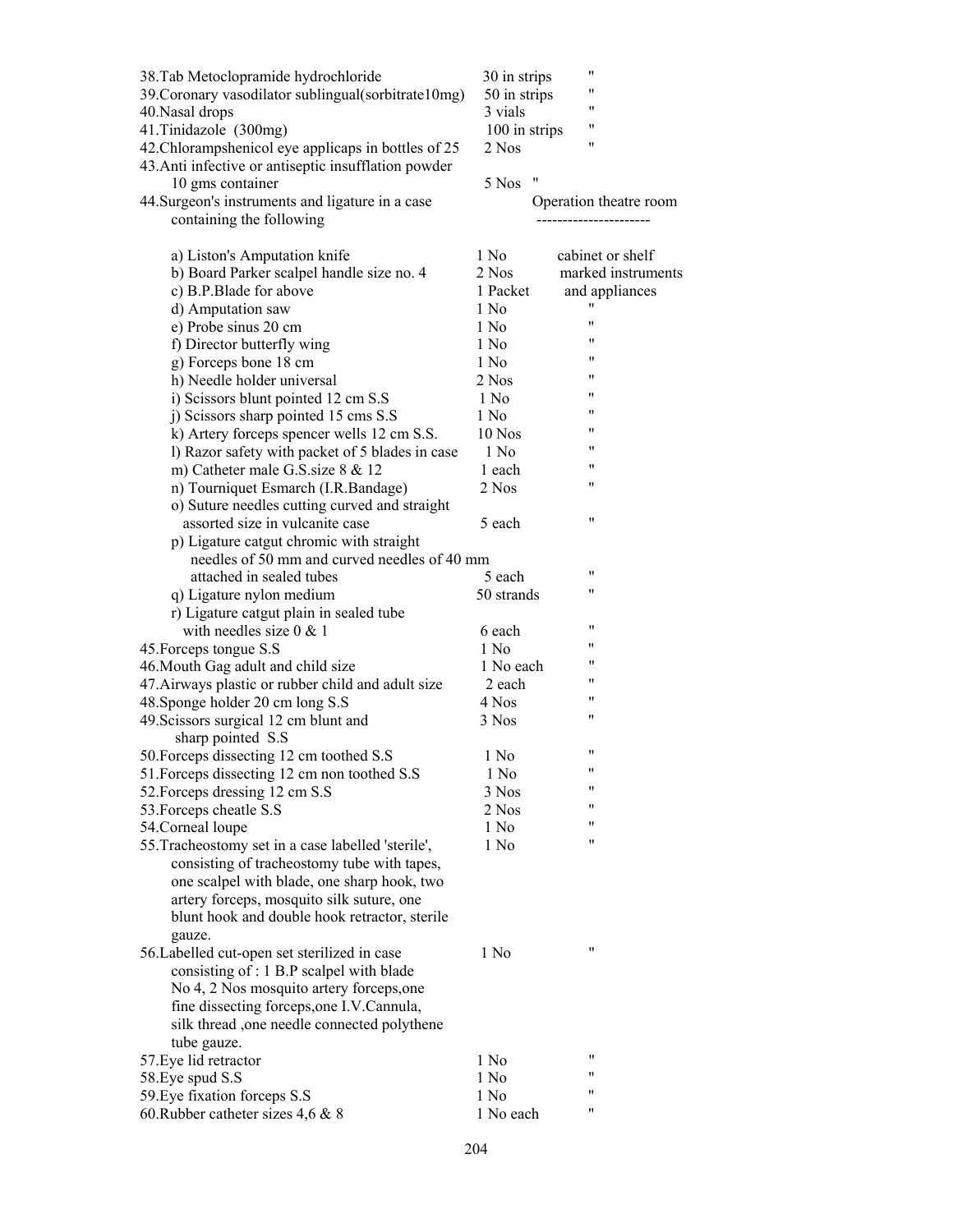| 61. Foley's catheter universal size                 | 2 Nos      | 11                   |
|-----------------------------------------------------|------------|----------------------|
| 62. Tourniquet Esmarch's(I.R. bandages and card     | 2 Nos      | 11                   |
| in tin case)                                        |            |                      |
| 63. Stethoscope binaural                            | 2 No       | "                    |
| 64.Sphygmomanometer                                 | 2 No       | 11                   |
|                                                     | 1 No       | "                    |
| 65. Scissors Mayo 7 " straight                      |            | "                    |
| 66. Bowls lotion 25 cm, 20 cm, 16 cm, diameter E.I. | 2 Nos each | "                    |
| 67. Trays instrument and dressing with cover        | 1 No each  |                      |
| 30 x 25cm, 25 x 20 cm, 25 x 15 cm all S.S           |            |                      |
| 68. Tray kidney size 25 cm and 20 cm,               | 2 Nos each | "                    |
| 69. Brush nail                                      | 5 Nos      | 11                   |
| 70. Apron operation plastic                         | 5 Nos      | "                    |
| 71. Apron operation , longcloth to be kept in       | 5 Nos      | 11                   |
| sterile drums                                       |            |                      |
| 72.O.T. Slippers size 7,8                           | 2 Nos each | "                    |
|                                                     |            |                      |
| 73. Face mask disposable                            | 10 Nos     | 11                   |
| 74. Head cap disposable(surgeon)                    | 10 Nos     | 11                   |
| 75. Towels operation surgical 100 x 60 cm           | 20 Nos     | 11                   |
| in sterile drums                                    |            |                      |
| 76. Gloves surgical size 6-1/2", 7", 7-1/2"         | 10 Nos     | 11                   |
| sterile disposable assorted size                    |            |                      |
|                                                     |            |                      |
| 77. Coats surgeons                                  | 5 Nos      | 11                   |
| 78. Towels hands surgeons (in Polythene bag)        | 10 bags    | 11                   |
| 79. Soap toilet in case-cakes                       | 5 Nos      | "                    |
| 80.Stopper loosener                                 | 1 No       |                      |
| 81. Operation table tubular steel with sponge       | 1 No       | in operation         |
| rubber mattress                                     |            | theatre room         |
| 82. Shadowless lamps 30 cm dia or angle poise       | 1 No       |                      |
| and fixed on side panel                             |            |                      |
| 83. Trolley anesthetic without castor with          | 1 No       | $^{\prime\prime}$    |
| stand for oxygen cylinder                           |            |                      |
| 84. Oxygen cylinder 1320 Ltr. capacity with key     | 1 No       | 11                   |
| 85. Inj ketamine hydrochloride                      | 5 Amps     | "                    |
| 86. Mask Oxygen, polythene (big and small)          | 1 No each  | 11                   |
| 87. Portable resuscitation kit in a bag             | 1 No       | 11                   |
| containing:                                         |            |                      |
| a) Automatic resuscitator with provision            |            |                      |
| for positive pressure ventilation, inspiratory,     |            |                      |
| expiratory flow adjustments                         |            |                      |
| b) Manual resuscitator (Ambu's Bag)                 |            |                      |
| c)Oxygen cylinder(small) ventimask with tubes       |            |                      |
| d)Suction (manual and automatic)                    |            |                      |
|                                                     |            |                      |
| e)Intubation set with laryngoscope, endotracheal    |            |                      |
| tubes of all sizes                                  |            |                      |
| f)stethoscope, sphygmomanometer, Hammer, Spatula,   |            |                      |
| torch, thermometer.                                 |            |                      |
| g) I.V.Rod in two (folded) disposable IV set,       |            |                      |
| adhesive plasters, sterilised gauge, bandage        |            |                      |
| scissors, dissecting & tissue forceps, heamo-       |            |                      |
| -static forceps, needle holder, disposable          |            |                      |
| syringe & needle, splint.                           |            |                      |
| 88. Revolving stool                                 | 2 Nos      | 11                   |
| 89. Trolley instrument without castors & with       | 1 No each  | "                    |
| castor and glass top                                |            |                      |
| 90. Steriliser instrument portable with two         | 1 No       | 11                   |
| burner spirit stove sizes 30 x 20 x 15 cms          |            |                      |
| and $20 \times 10 \times 10$ cms                    |            |                      |
| 91. Gauge cut in assorted sizes and packed in       | 20 Mtrs    | in cupboard or shelf |
|                                                     |            |                      |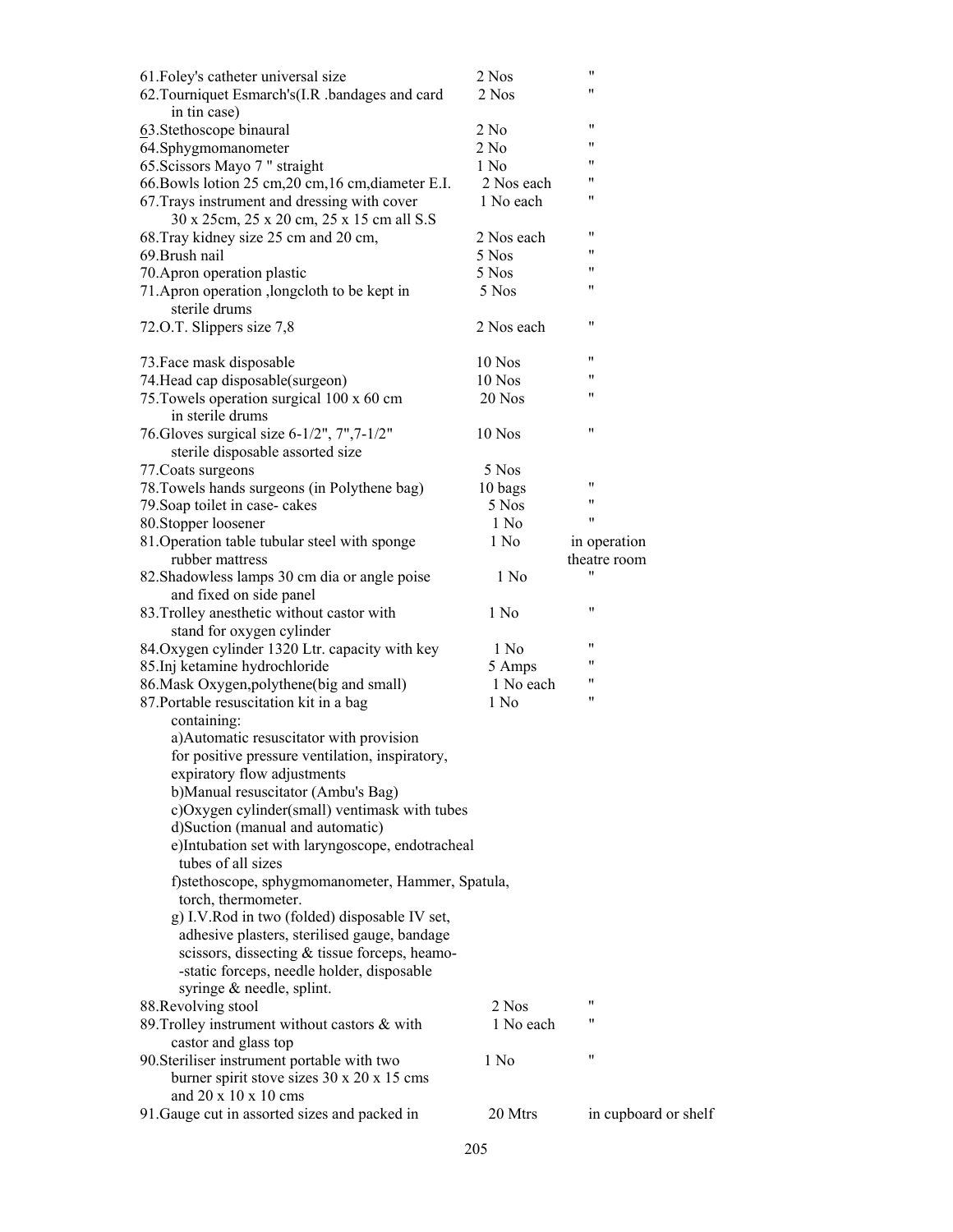| dressing drum 23 x 25 cms sterilised                                                          |                            | marked 'sterilisation'<br>and dressing material |
|-----------------------------------------------------------------------------------------------|----------------------------|-------------------------------------------------|
| 92. Wool cotton absorbent cut to size and steri-                                              | $2$ Kg                     | "                                               |
| -lised in drum $23 \times 25$ cm                                                              |                            | 11                                              |
| 93. Wool cotton absorbent packet of 500 Gms                                                   | 10 pkts                    |                                                 |
| 94. Bandage loose woven compressed 7.5 cm wide<br>4.5 Mtr long                                | 100 Nos                    | 11                                              |
| 95. Bandage loose woven compressed 10 cm wide<br>and 4 Mtr long                               | $100$ Nos                  | 11                                              |
| 96. Bandage adhesive 7.5 cm wide in sealed tins                                               | 2 Nos                      | $^{\prime}$                                     |
| 97. Bandage triangular 130 x 90 x 90 cm (SJAB)                                                | 30 Nos                     | 11                                              |
| 98. Adhesive plaster 2.5 cm x 5 Mtr                                                           | 3 Nos                      | "                                               |
| adhesive plaster 10 cm x 5 Mtr                                                                | 3 Nos                      | "                                               |
|                                                                                               | 1 No                       | "                                               |
| 99. Scissors Mayo 7"<br>100. Mackintosh 1 Mtr size.                                           |                            | "                                               |
|                                                                                               | 5 Nos                      | 11                                              |
| 101. Swab sticks in bundles of 25 wrapped in<br>cloth bag and sterilised in drums             | 50 Nos                     |                                                 |
| 102. Spirit methylated in wax stoppered bottles<br>of 250 ml each.                            | 4 Bottles                  | 11                                              |
| 103. Ready made plaster of Paris bandage 10 cm &                                              | 20 bandages                | 11                                              |
| 15 cms sizes in tins.                                                                         | of each size               |                                                 |
| 104. Corrugated rubber drain for operation.                                                   | 1 sheet                    | 11                                              |
| 105. Pins safety assorted sizes in packets of 10.                                             | 4 sets                     | 11                                              |
| 106. Thomas splint adult & child size.                                                        | 2 Nos store room in -built |                                                 |
|                                                                                               |                            | cupboard cabinet or                             |
|                                                                                               |                            | shelves marked 'splints'etc.,                   |
|                                                                                               |                            | primus stove, petromax, kerosene                |
|                                                                                               | oil.                       |                                                 |
| 107. Splint arm & forearm wooden set of 6.                                                    | 2 sets                     | "                                               |
| 108. Splint thigh wooden list on set of 6.                                                    | 3 sets                     | 11                                              |
| 109. Hammer 400 Gms.                                                                          | 1 No                       | 11                                              |
| 110. Chisel 2.5 cms wide.                                                                     | 1 No                       | "                                               |
| 111.Saw 30 cm long.                                                                           | 1 No                       | 11                                              |
| 112. Clasp knife.                                                                             | 2 Nos                      | 11                                              |
| 113. Cork screw opener.                                                                       | 1 No                       | 11                                              |
| 114. Matches safety packet of one dozen boxes.                                                | 1 Pkt                      | "                                               |
| 115. Torch Eveready 4 cell(compact hand carrying).                                            | 10 Nos                     | 11                                              |
| 116. Bulbs for torches (spare).                                                               | 5 Nos                      | 11                                              |
|                                                                                               | 5 Nos                      | 11                                              |
| 117. Water bottle with drinking cup and strap 1 Ltr.<br>118. Basin wash hand E.I. 35 cms dia. | 5 Nos                      | 11                                              |
|                                                                                               | 5 Nos                      | "                                               |
| 119. Buckets plastic 5 Ltr capacity.<br>120. Jug water E.I. 2 Ltr capacity.                   |                            | "                                               |
|                                                                                               | 2 Nos<br>2 Nos             | "                                               |
| 121. Stove primus/LPG stove.<br>122. Day carrier.                                             | 1 No                       | 11                                              |
| 123. Kerosene oil in 5 Ltr tin.                                                               | $1 \text{ tin}$            | "                                               |
| 124.L.P.G.Petromax 1.5/2 Ltr.                                                                 | 5 Nos                      | 11                                              |
| 125. Note book with pencil.                                                                   | 5 Nos                      | "                                               |
| 126. Memo pad with carbon paper.                                                              | 5 Nos                      | "                                               |
| 127. Book for noting injury particulars.                                                      | 5 Nos                      | 11                                              |
| identification etc.                                                                           |                            |                                                 |
|                                                                                               |                            | 11                                              |
| 128. Skin marking pencil.<br>129. Ground sheet size 200 x 120 cm.                             | 2 Nos<br>2 Nos             | 11                                              |
| 130. Brassards arm with red cross.                                                            | 50 Nos                     | 11                                              |
| 131. Haversack each containing the following:                                                 | 5 Nos                      | Store room in In-built                          |
|                                                                                               | 10 Nos                     | cupboard cabinet or                             |
| a)Roller bandages                                                                             | 2 Nos                      | shelves marked 'Haversacks'                     |
| b)Triangular bandages<br>c)Tab. Paracetamol                                                   | 20 in strips               |                                                 |
| d)Sterile adhesive strip                                                                      | 40 Nos                     |                                                 |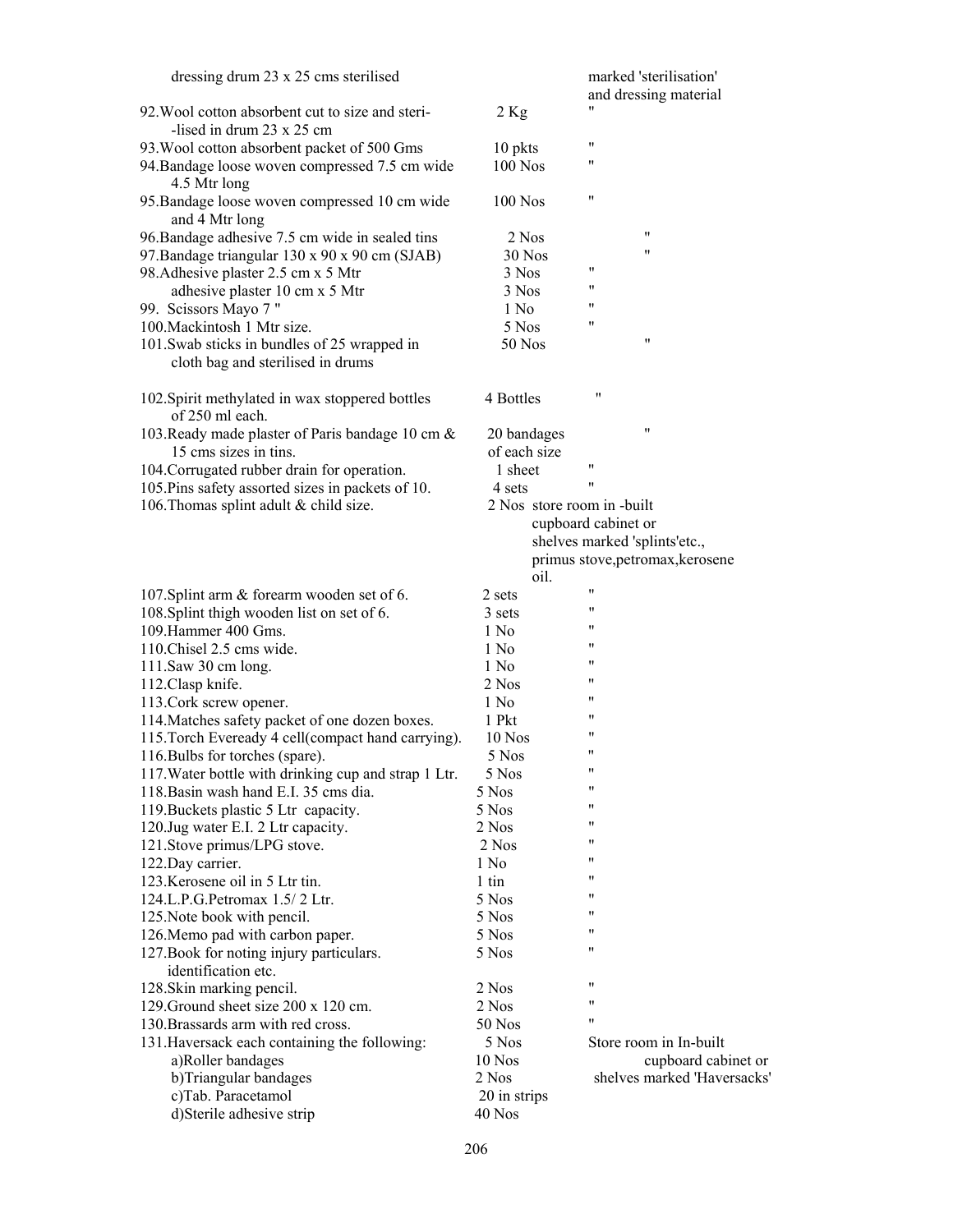| dressing standard size                                          |                 |                               |
|-----------------------------------------------------------------|-----------------|-------------------------------|
| e)Antiseptic cream(25 Gm)                                       | 1 tube          |                               |
| f)Chloramphenicol eye applicaps                                 | 10              |                               |
| in plastic box                                                  |                 |                               |
| g)Torch (3 cell)                                                | 1               |                               |
| h) Arm brassard red cross                                       | 5 Nos           |                               |
| i) Memo pad with pencil                                         | 1               |                               |
| j) Tally cards 10 cm x 7 cm                                     | 12              |                               |
| with eyelets & tapes                                            |                 |                               |
| k)Disposable sterilised                                         | $\overline{2}$  |                               |
| syringes with needle 2 cc                                       |                 |                               |
| l) Inj Diclofenac sodium                                        | 2 amps          |                               |
| m) Safety pins                                                  | 10 Nos          |                               |
| n) Esmarch tourniquet                                           | 1 No            |                               |
| o) Wooden splint set of 6                                       | 1 set           |                               |
| p) Analgesic aerosol spray                                      | 1               |                               |
| q) Analgesic Antiseptic spray                                   | 1               |                               |
| 132. Sterile adhesive strip dressing standard size              | 1 Box           | 11                            |
| box of $150$                                                    |                 |                               |
| 133. Cups feeding E.I. (200 ml)                                 | 5 Nos           | In built in cupboard, cabinet |
|                                                                 |                 | or shelves marked 'Nursing    |
|                                                                 |                 | appliances, bed linen and     |
|                                                                 |                 | patient's linen etc'          |
| 134. Mug polythene 300 ml capacity                              | 5 Nos           |                               |
| 135. Hot water bags I.R. with cover & ice cap                   | 5 Nos           | "                             |
| 136. Spittoons                                                  | 5 Nos           | 11                            |
| 137. Bed sheets cotton white 2.1 x 1.5 Mtr                      | $40$ Nos        | "                             |
| 138. Pillow cotton 50 x 20 cms with 2 water proof               | 20 Nos          | 11                            |
| covers for each pillow                                          |                 |                               |
| 139. Sarees cotton white 5.5 Mtr                                | 10 Nos          | "                             |
| 140. Lungis cotton white 2 Mtr each                             | 20 Nos          | "                             |
| 141. Shirts open in front with half sleeves large size          | 20 Nos          | "                             |
| 142. Water proof sheeting 1 x 1 Mtr in pieces                   | 20 Nos          | "                             |
|                                                                 | 10 Nos          | 11                            |
| 143. Sand bags 30 cm x 15 cm                                    | $10$ Nos        | "                             |
| 144. Hand punkhas                                               | $40$ Nos        | "                             |
| 145. Shrouds long cloth 2.1 Mtr x 1.5 Mtr                       |                 | $^{\prime \prime}$            |
| 146. Backrest wooden                                            | 1 No            |                               |
| 147. Camps stool folding                                        | 2 Nos           | in ward compartment           |
|                                                                 |                 | strapped to one side.         |
| 148. Camps table folding                                        | 2 Nos           |                               |
| 149. Blankets woolen/cotton according to climate                | 50 for B.G.     | in ward compartment           |
|                                                                 |                 | in tin lined boxes in         |
|                                                                 | 40 for M.G      | in locker under box           |
|                                                                 |                 | seat or stretcher.            |
| 150. Bed pan E.I. slipper shaped                                | 4 Nos           | in ward compartment           |
|                                                                 |                 | or racks in lavatory.<br>11   |
| 151. Urinal male E.I.                                           | 4 Nos           | "                             |
| 152. Urinal female E.I.                                         | 2 Nos           |                               |
| 153. Milk powder 450 Gms or Milk condensed                      | 2 Tins          | in kitchen compartment        |
| 154. Sugar in lever lid tin in 0.5Kg /1 Kg poly pack            | 2 kgs           | in built-in cupboard cabinet  |
| 4 tins                                                          |                 | or shelves etc., marked       |
|                                                                 |                 | medical comforts.             |
| 155. Tea in sealed tin of 500 Gms(250 Gms packs 2)              | $1 \text{ tin}$ |                               |
| 156. Coffee(instant) 100 Gms in sealed tins                     | 2 tins          | 11                            |
| 157. Table spoons S.S.                                          | 5 Nos           | 11                            |
| 158. Tea spoon S.S.                                             | 10 Nos          | 11                            |
| 159. Tea pot                                                    | 1 No            | 11                            |
| 160. Tumbler polythene or disposable glass<br>(400 ml capacity) | 40 Nos          | "                             |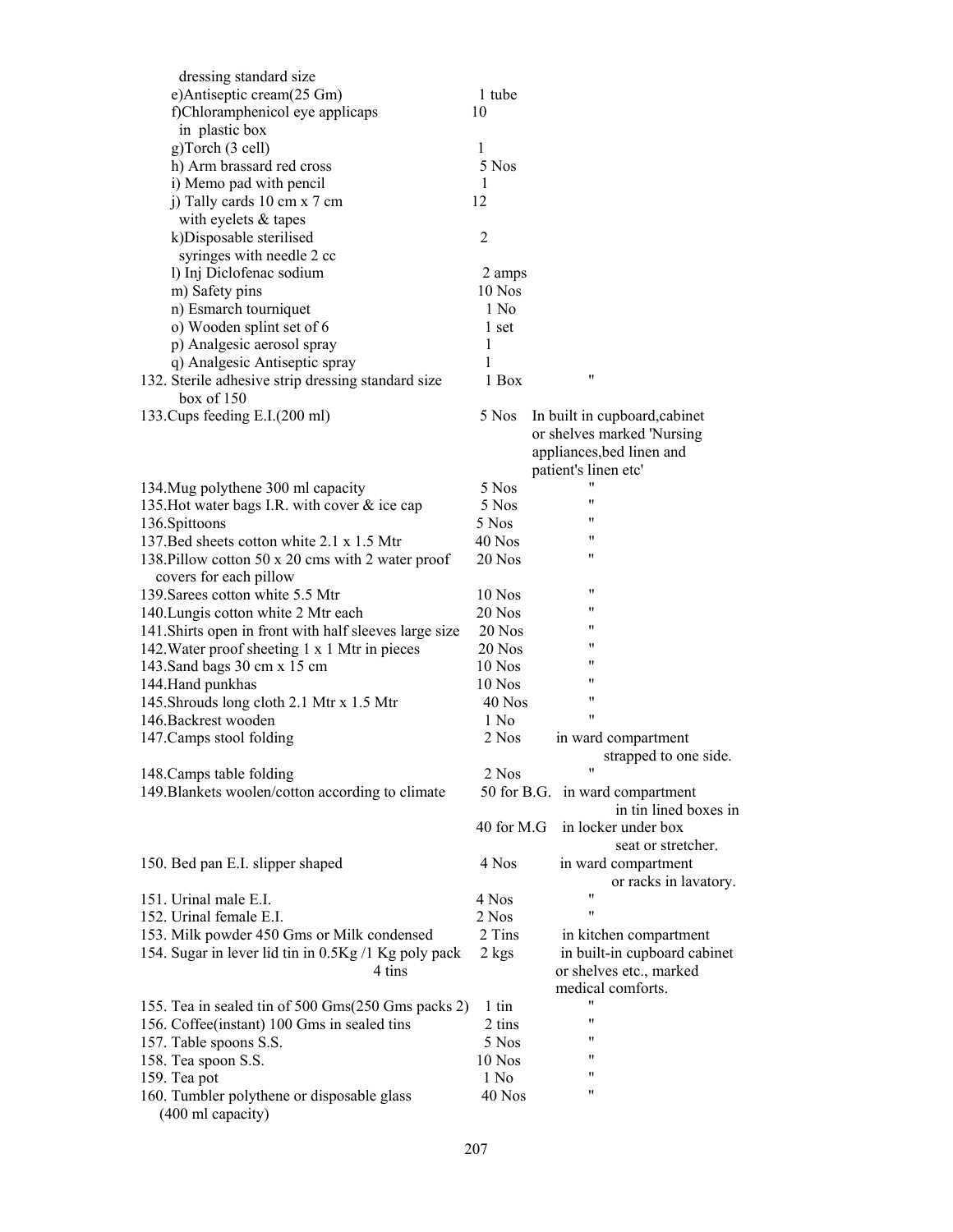| 161. Cork screw                                               | 1 No       | 11 |                                  |
|---------------------------------------------------------------|------------|----|----------------------------------|
| 162. Tin Opener                                               | 1 No       | 11 |                                  |
| 163. Bucket with flat cover polythene size 5 Ltr              | 2 Nos      | 11 |                                  |
| 164. Kettle aluminium size 3 Ltr                              | 1 No       | 11 |                                  |
| 165. Degchi aluminium with cover $20,18,15 \& 10 \text{ cms}$ | 1 set      | 11 |                                  |
| dia set of 4                                                  |            |    |                                  |
| 166. Sterile /mineral water                                   | 25 bottles | 11 |                                  |
| 167. Bucket G.I. 5 Ltr capacity                               | 2 Nos      | "  |                                  |
| 168. Polythene carbuoys with handle and stopper               | 2 Nos      | 11 |                                  |
| 18 Ltr capacity (for drinking water)                          |            |    |                                  |
| 169. Stretcher folding S.J.A. Pattern (aluminium)             | $10$ Nos   |    | in box fitted to the under frame |
|                                                               |            |    | marked 'stretcher, umbrella,     |
|                                                               |            |    | shelter etc'                     |
| 170. Umbrella hand                                            | 5 Nos      | 11 |                                  |
| 171. Rain coat plastic with hood (like ladies raincoat)       | 5 Nos      | 11 |                                  |
| 172. Gum boots standard and large                             | 2 Nos each | 11 |                                  |
| 173. Breath analyser                                          | $1$ No     | "  |                                  |
| 174. Vials for collection of blood samples for                | 5 Nos      | 11 |                                  |
| testing alcohol content                                       |            |    |                                  |
| 175. Dictaphone                                               | 1 No       | 11 |                                  |
| 176. Stair case steel                                         | 2 Nos      | "  |                                  |
| 177. Shelter as per specification given below:                | 1 No       | 11 |                                  |
| Shelter BIVOUAC 420 cm x 420 cm x 240 cm                      |            |    |                                  |
| made of light single fly canvas with the                      |            |    |                                  |
| fly extended to the ground on the two sides                   |            |    |                                  |
| & open at the two ends. On both sides                         |            |    |                                  |
| there should be hoods attached to the top                     |            |    |                                  |
| to prevent rain beating in. Tents made of                     |            |    |                                  |
| white & Blue fabric complete with bamboo                      |            |    |                                  |
| poles without joints, iron pegs hammer                        |            |    |                                  |
| and salits                                                    |            |    |                                  |
| 178. Under water seal                                         | 1No.       |    |                                  |
| 179. Foot operated Suction machine                            | 1 No.      |    |                                  |
|                                                               |            |    |                                  |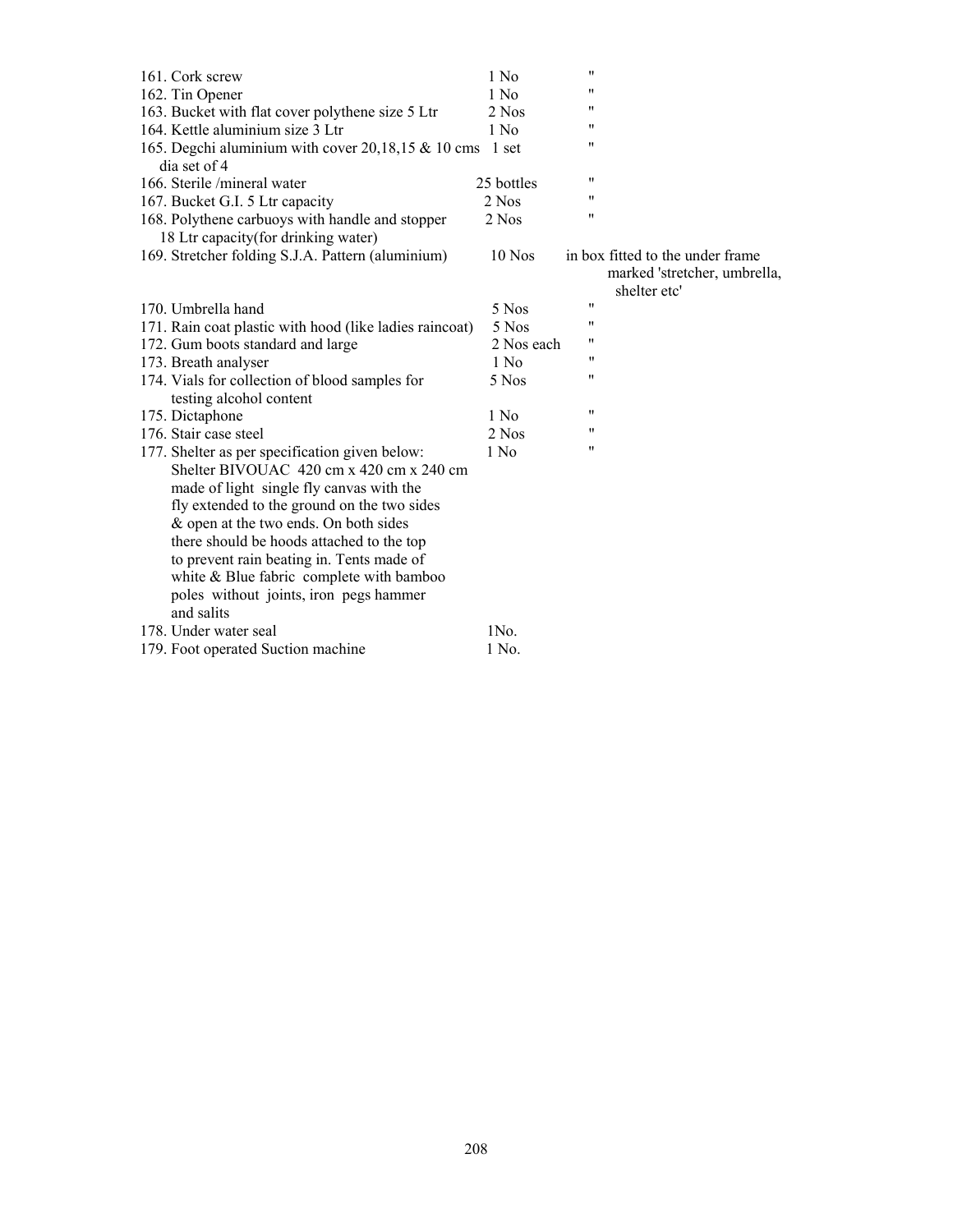## **ANNEXURE II**

# **PORTABLE MEDICAL KIT FOR ACCIDENTS (POMKA) TO BE TRANSPORTED BY ROAD/RAIL**

1. One surgical dressing drum (size 10"dia x 5" ht) autoclaved , each containing one kg. of sterilised cotton, 5meters of gauze(cut to different sizes) and 10 roller bandages (7.5cm x 4 mtrs) and two towels.

 It should also contain one bag containing 6 artery forceps, 1 scalpel, sterile linen/silk suture; 1 tooth and 1 non toothed dissecting forceps, 2 scissors, 2 Spencer Well artery forceps, curved cutting needles No.2 with Universal needle holder.

| 2. catgut with needles                                     | :2 packets               |
|------------------------------------------------------------|--------------------------|
| 3. Sterile adhesive strip dressing.                        | :50 Nos.                 |
| 4. Rubber tourniquet.                                      | $:2$ Nos.                |
| 5. (a)Disposable sterile syringes 2 cc with needles        | :10 Nos.                 |
| (b)Disposable sterile syringes 5 cc with needles           | :10 Nos.                 |
| 6. Methylated spirit/antiseptic lotion/povidone/iodine     | :1 bottle of $250$ cc    |
| 7. Chloramphenicol applicaps                               | :10 in plastic container |
| 8. Tab paracetamol                                         | :100 tab in strips       |
| 9. Tab Diclofenac sodium                                   | :30 tab in strips        |
| 10. Tab Pheneramine maleate 25 mg.(Avil)                   | :30 tab in strip         |
| 11. Tab Prochlorperazine 5 mg(Stemetil)                    | :30 in strips            |
| 12. Tab Dicyclomine Hcl                                    | 30 in strips             |
| 13. Tab Metronidazole with Furozolidine                    | :30 tab in strips        |
| 14. Tab Antacid                                            | :30 in strips            |
| 15. Tab Salbutamol 4 mg                                    | :30 in strips            |
| 16. Tab Diazepam 5mg                                       | :10 in strips            |
| 17. Tab Metoclopramide                                     | :10 in strips            |
| 18. Coronary vasodilator sublingual (Tab Sorbitrate 10 mg) | :10 in strips            |
| 19. Tab Buprenorphine(Tamagesic)                           | :12 tablets              |
| 20. Antiseptic cream 25 Gms                                | :1 tube                  |
| 21. Antiseptic Ointment/Antiseptic lotion                  | :1 tube                  |
| 22. Nasal drops                                            | :1 vial                  |
| 23. Oral rehydration powder                                | :4 packets               |
| 24. Inj Pentazocine                                        | :2 amps                  |
| 25. Inj Diclofenac sodium 3 ml amps                        | :10 amps                 |
| 26. Inj Pheneramine maleate                                | :5 amps                  |
| 27. Inj Diazepam 10 mg amps                                | :5 amps                  |
| 28. Inj Dopamine 5 ml amps                                 | :5 amps                  |
| 29. Inj Dexamethasone 4 mg vial                            | $:2$ vials               |
| 30. Inj Lignocaine(plain)2% 50 ml vial                     | :1 vial                  |
| 31. Inj Ranitidine                                         | :2 amps                  |
| 32. Inj Deriphylline                                       | :2 amps                  |
| 33. Nifedipine liquid capsule for sublingual use(depin)    | :2 capsules              |
| 34. Inj Paracetamol 2ml i.m                                | :2 amps                  |
| 35. Inj Dicyclomine Hel 2ml i.m                            | :2 amps                  |
| 36. Inj Lasix                                              | :4 amps                  |
| 37. Inj Buprenorphine                                      | :6 amps                  |
| 38. Aerosol spray dressing                                 | :1 No.                   |
| 39. Ambubag with airway 1 adult, 1 child size              | :1 No                    |
| 40. Disposable transfusion set                             | :1 $No$                  |
| 41. Disposable transfusion glucose bottle                  | :2 $N$ os                |
| 42. Stethoscope                                            | :1 $No$                  |
| 43. Kidney tray 25 cm and 20 cm                            | :2 $N$ os                |
| 44. Brush nail                                             | :1 No                    |
| 45. Gloves surgical                                        | :2 pairs                 |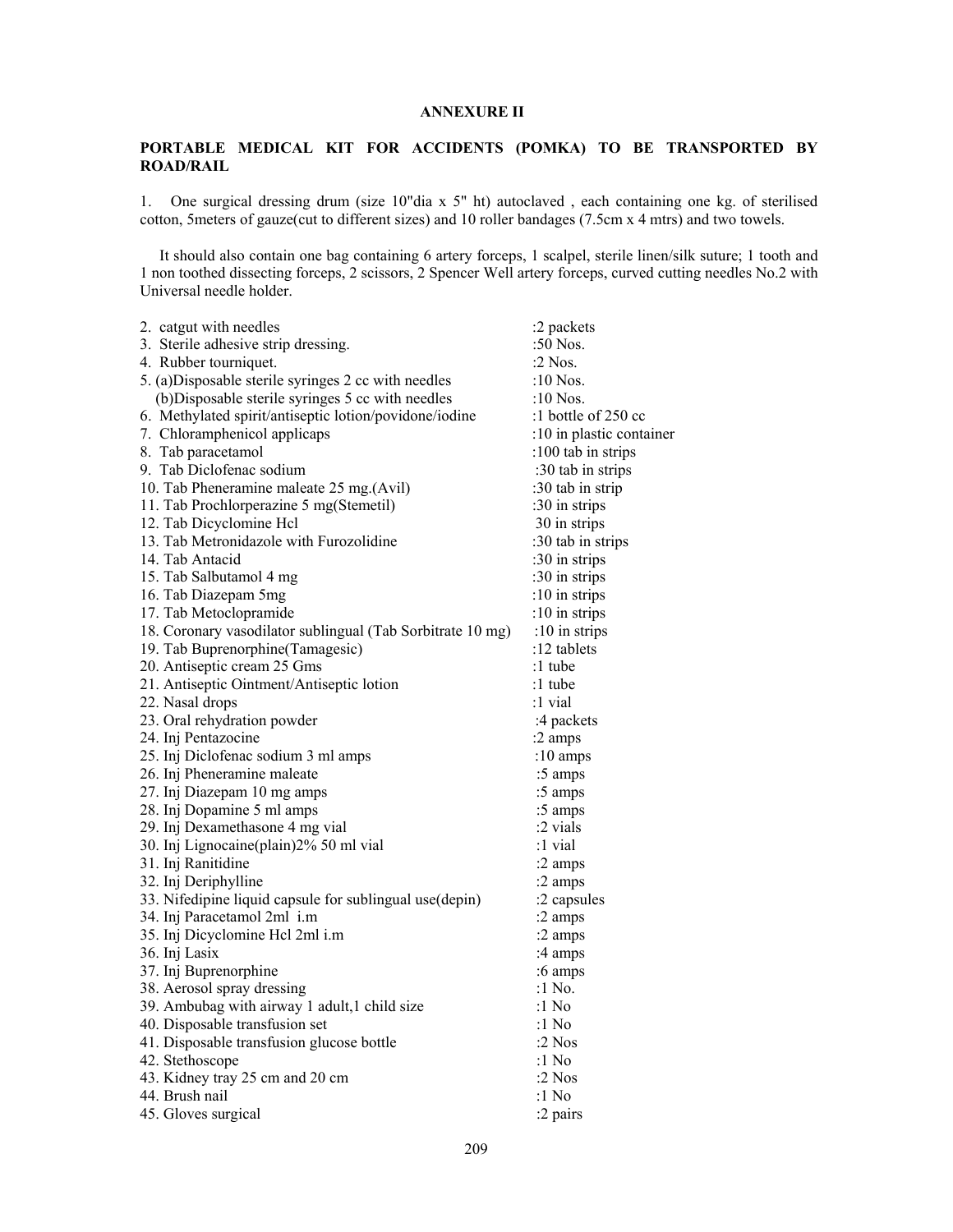| 46. Ryle's tube                                         | :1 $No$    |
|---------------------------------------------------------|------------|
| 47. Soap toilet                                         | $:2$ cakes |
| 48. Arms band with red cross                            | :10 Nos    |
| 49. Torch of three cells                                | $:2$ Nos   |
| 50. Adhesive plaster 2.5 cmx 4.5 mtrs and 10 cmx 5 mtrs | :one each  |
| 51. Splints wooden extensible set of 6                  | :one set   |
| 52. Rain coat plastic                                   | : two      |
| 53. Crepe bandage                                       | : two      |
|                                                         |            |

NOTE :Contents should be stored in a convenient container like a suit-case(size 21") for easy transport

# DISTRIBUTION OF POMKA

| A) Health unit/Poly clinic   | :1 set of Pomka                                      |
|------------------------------|------------------------------------------------------|
| B) Sub-divisional hospital   | :2 sets of Pomka                                     |
| C) Divisional/Zonal hospital | :3 sets of Pomka with the following additional items |

# Additional items

| 1. POP Bandages 10 cms & 15 cms | $:10$ assorted |
|---------------------------------|----------------|
| 2. Mackintosh sheet 1x1 mtr     | :2             |
| 3. Aerosol spray dressing       | :2             |
| 4. Folding stretcher            | :2             |
| 5. Portable Boyle apparatus     | :1             |
| 6. Dictaphone                   | :1             |
| 7. Generator set                | :1             |
| 8. Laryngoscope set             | :1             |
| 9. Endotracheal tubes           | :1 set         |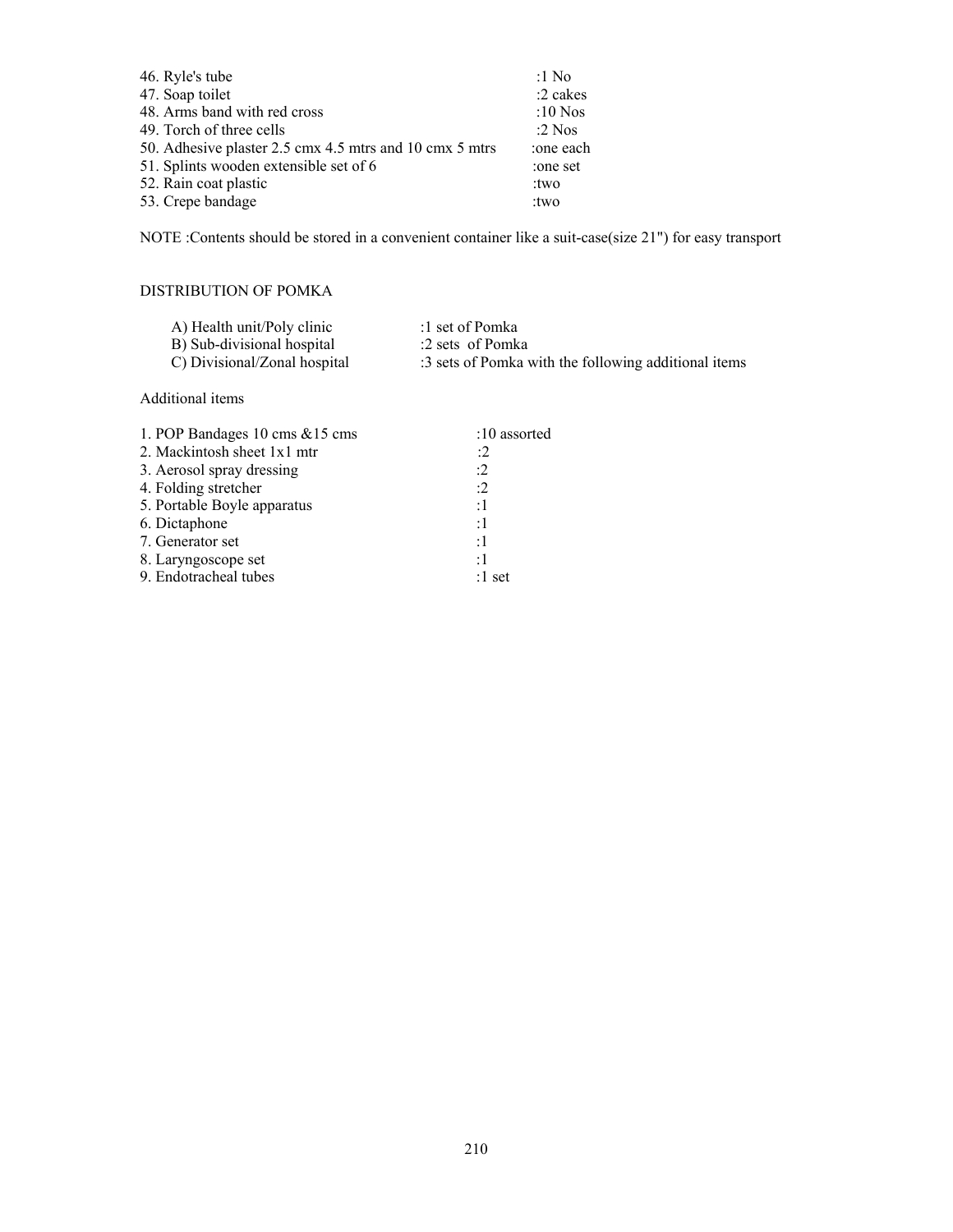### **Annexure III**

# **CONTENTS OF ARME SCALE II:**

Each ARME Scale II should contain 3 sets of POMKA and the following additional items

# Additional items for ARME II

| 1. POP Bandages 10cm and 15 cms                                         | :5 each   |
|-------------------------------------------------------------------------|-----------|
| 2. Mackintosh 1 Mtr x 1 Mtr                                             | :2        |
| 3. Folding stretcher                                                    | :2        |
| 4. L.P.G. Based petromax                                                | :2        |
| 5. Spare mantle for petromax                                            | :2        |
| 6. Match box                                                            | :1        |
| 7. Tally card 10x 7 cms with one skin marking pencil                    | :12       |
| 8. a.Catheter sterile male                                              | :2        |
| b. Catheter sterile female                                              | :2        |
| 9. Mouth gag                                                            | :1        |
| 10. Shop scissors                                                       | :1        |
| 11. Clasp knife                                                         | :1        |
| 12. Umbrella hand                                                       | $\cdot 2$ |
| 13. Gum boot                                                            | :2 pairs  |
| 14. Basin wash hand E.I. 35 cm dia                                      | :one      |
| 15. Bed sheets                                                          | :10       |
| 16. Shroud                                                              | :6        |
| 17. Blanket woolen or cotton according to climatic conditions           | :6        |
| 18. Note book with pencil                                               | :2 $Nos$  |
| 19. Memo pad with carbon                                                | :2 $Nos$  |
| 20. Book for noting injury particulars, identification marks etc :2 Nos |           |

These additional items for scale II ARME should be kept in two boxes for easy transport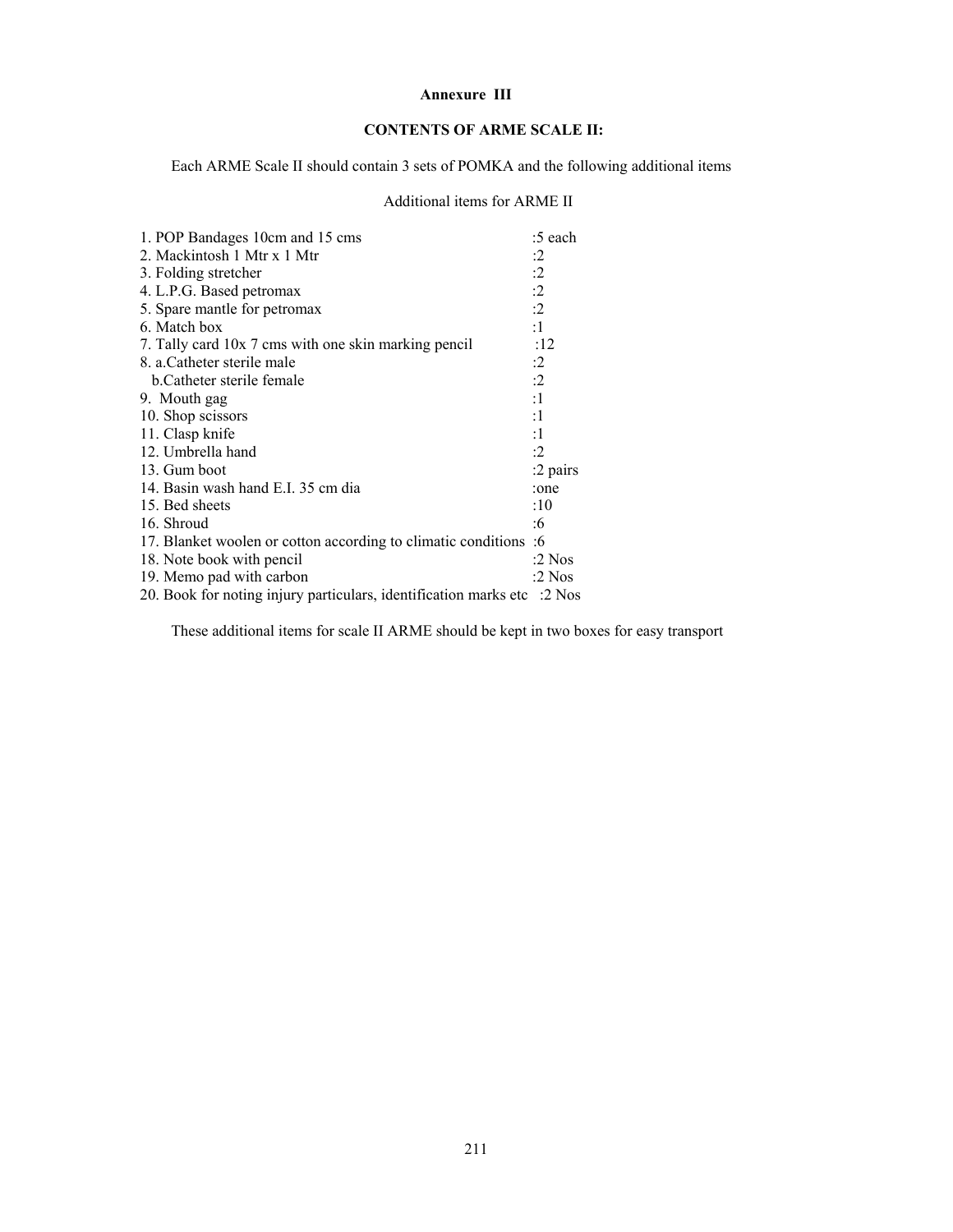### **Annexure IV**

## **FIRST AID BOX**

 Item should be kept in small first aid box. The ones fixed in the station may continue to be of wooden/ aluminum. The portable ones in trains should be of aluminum or metal. No change in the pattern.

| <b>CONTENTS:</b>                                   |                  |         |
|----------------------------------------------------|------------------|---------|
| 1. Set of six wooden extensible splints            | 1 set            | deleted |
| (St.John Ambulance type)                           |                  |         |
| 1. Sterile adhesive strip dressing (standard size) | $20$ Nos         |         |
| 2. Rubber tourniquet                               | 2 Nos            |         |
| 3. Roller bandages (7.5 cm x 4 Mtr) gauze          | $10$ Nos         |         |
| 4. Triangular bandages (130 cm x 90 cm x 90 cm)    | 4 Nos            |         |
| 5. Tab Paracetamol                                 | 20 in strips     |         |
| 6. Antiseptic cream 25 Gms                         | 1 tube           |         |
| 7. Injury card                                     | 1 No             |         |
| 8. Safety pin set of 10                            | 1 set            |         |
| 9. Tab diazepam                                    | 10 tab in strip  |         |
| 10. Cotton wool                                    | 100 gms 1 packet |         |

 As at present, in all big Railway stations, the contents should be replaced and refilled from the S.S. These boxes should not be sent to the Health units/Hospitals for refilling. In small stations, these may be sent to the Health Units for refilling.

 The aluminum boxes should not be bigger than 22 cms x 18 cm x 10 cm and it's weight along with the contents should be about 1.5 Kg and in no case should exceed 2 Kg.

(Annexure II to Rly Bd's No 87/H/7/12 dt 15/09/89 and letter NO.2001/H/23/6 dt 29-06-2001)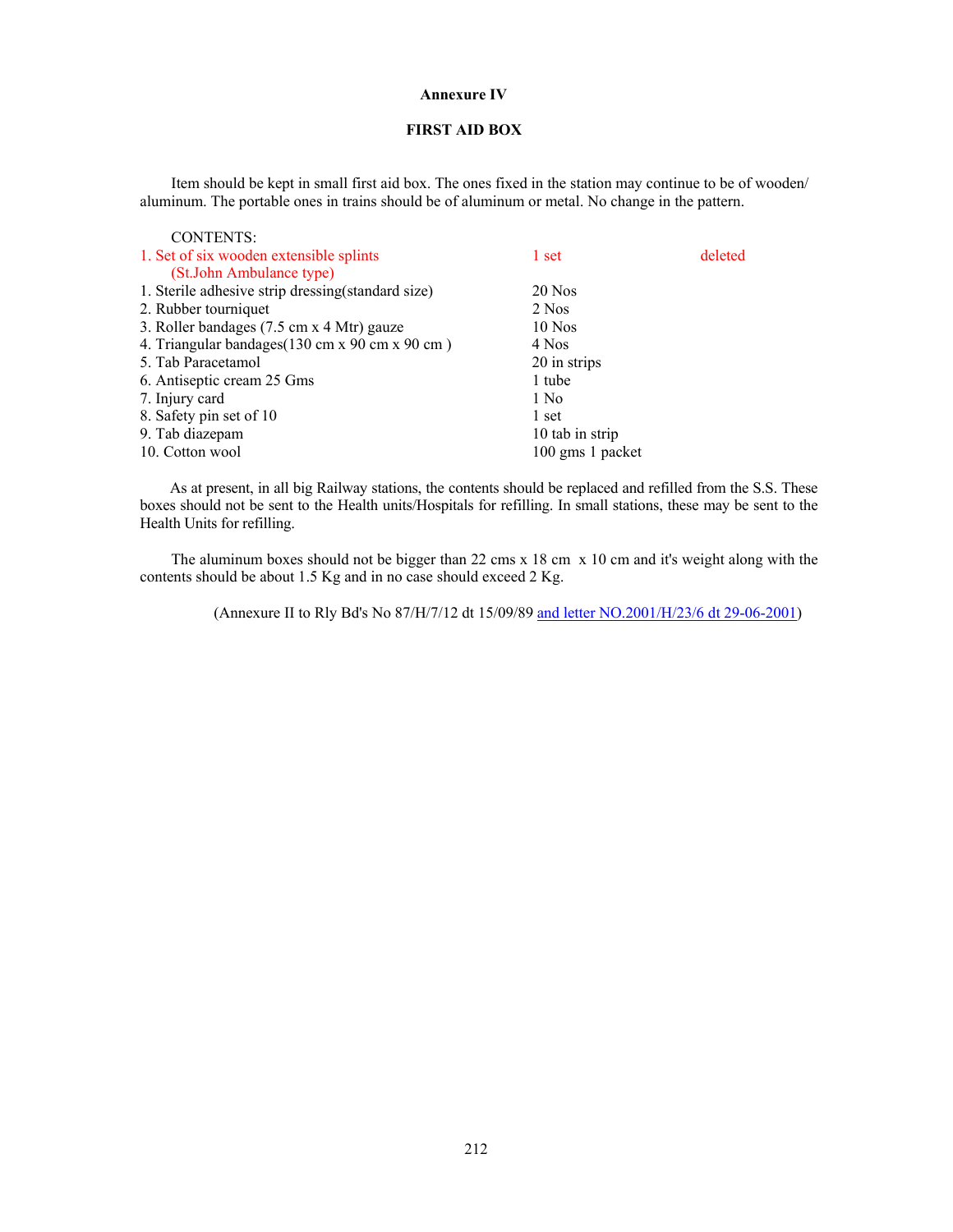#### **Annexure V**

# **FIRST AID BOX FOR RAJDHANI/SHATABDI/SUPERFAST EXPRESS**

# **(Corrected Vide Letter Dt.:4/7/95)**

Revised list of contents of First Aid Box for Long Distance Vestibule Trains, Rajdhani Express & Shatabdi Express.

| Sr.No. | <b>ITEM</b>                                       | Nos.              |                         |
|--------|---------------------------------------------------|-------------------|-------------------------|
| 1.     | Band-Aid strips (1.9x7.2 cms)                     | 50                |                         |
| 2.     | Sterile Absorbent Gauze Pad (7.5x7.5)             | 15                |                         |
| 3.     | Sterilised Absorbent Cotton Wool (25 gms)         | 10                |                         |
| 4.     | Roller Bandage (7.5 cms x 4 m)                    | 20                |                         |
| 5.     | Triangular Bandage                                | 5                 |                         |
| 6.     | Adhesive Plaster (2.5x4/5 mars)                   | $\overline{2}$    |                         |
| 7.     | Splints, Wooden, extensible set of 6              | 1 set             |                         |
| 8.     | Pins safety on a card or in a box                 | 20                |                         |
| 9.     | <b>Scissors Dressing</b>                          | 1                 |                         |
| 10.    | Esmarch Tourniquet (IR. Bandage)                  | 1                 |                         |
| 11.    | Resuscitator Aid Bag (Air-Viva Type)              | $\mathbf{1}$      |                         |
| 12.    | Airway Tubes (Medium & small size)                | $\overline{2}$    |                         |
| 13.    | Tab. Paracetamol                                  | 30 tabs in strips |                         |
| 14.    | Tablets Diclofenac sodium                         | 30                | $-do-$                  |
| 15.    | Tab. Pheniramine Maleate 5 mg                     | 30                | -do-                    |
| 16.    | Tab. stemetil 5 mgm                               | 30                | $-do-$                  |
| 17.    | Tab. Dicyclomine Hcl                              | 30                | $-do-$                  |
| 18.    | Tab. Metronidazole+Furozolidone (Dependal-M)      | 30                | $-do-$                  |
| 19.    | Tab. Antacid                                      | 30                | -do-                    |
| 20.    | Tab. Salbutamol 4 mgm                             | 30                | $-do-$                  |
| 21.    | Tab. Diazepam 5 mgm                               | 30                | $-do-$                  |
| 22.    | Tab. Metoclopramide HCL                           | 10                | $-do-$                  |
| 23.    | Coronary Vasodilator sub-lingual (Tab Sorbitrate) | 10                | $-do-$                  |
| 24.    | Antiseptic Cream 25 gms                           | 1 tube            |                         |
| 25.    | Antiseptic ointment/Antiseptic lotion             | 1 tube            |                         |
| 26.    | <b>Antiseptic Spray Dressing</b>                  | 2 Nos.            |                         |
| 27.    | <b>Nasal Drops</b>                                | 1 vial            |                         |
| 28.    | Chloramphenicol Eye applicaps                     |                   | 10 in plastic container |
| 29.    | Oral Rehydration Powder                           | 4 pkts            |                         |
| 30.    | Inj.Metaclopramide HCL 5mg/ml (2ml amp)           | 2 amps            |                         |
| 31.    | Inj. Dexamethasone 4 mg/ml                        | 1 vial            |                         |
|        |                                                   |                   |                         |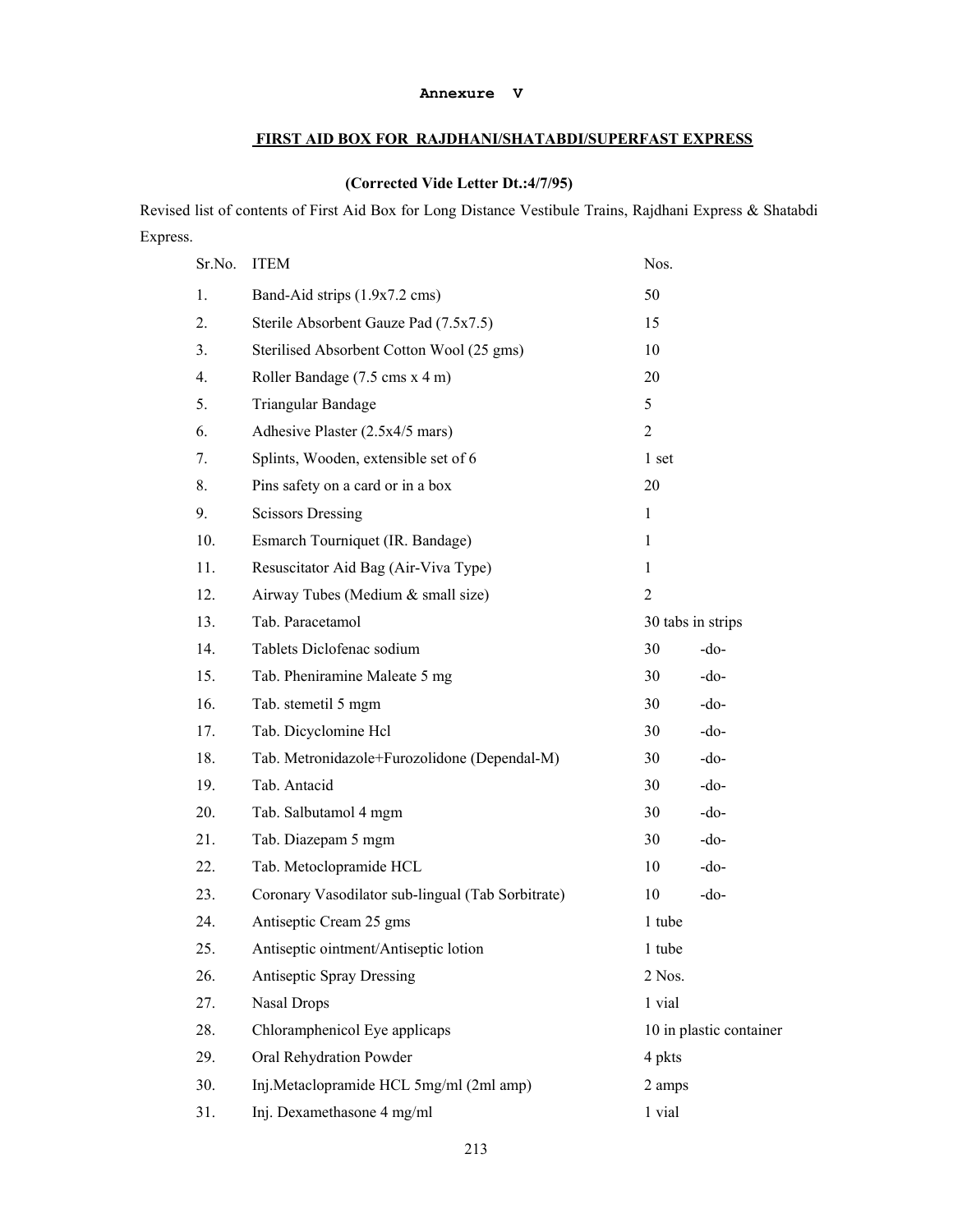| 32. | Inj. Diclofenac sodium (3ml/amp)                      | 2 amps           |
|-----|-------------------------------------------------------|------------------|
| 33. | Inj. Pentazocine HCL 30 mg/ml                         | 1 amps           |
| 34. | (I) 5% Glucose Transfusion disposable bottle plastic  | 1 No             |
|     | (ii) Normal Saline                                    | 1 N <sub>0</sub> |
| 35. | Disposable transfusion set                            | 1 Nos.           |
| 36. | Disposable syringes 2 cc                              | $2$ Nos.         |
| 37. | Disposable syringes 5 cc                              | 1 Nos.           |
| 38. | Needles size 20                                       | 4 Nos.           |
| 39. | Needles size 24                                       | 4 Nos.           |
| 40. | First Aid Box Card for accountal                      | 1 Nos.           |
| 41. | Injection Pheniramine Maleate                         | 2 amps           |
| 42. | <b>Injection Ranitidine</b>                           | 2 amps           |
| 43. | Injection Deriphyline                                 | 2 amps           |
| 44. | Nifedipine Liquid Capsule for sub-lingual use (Depin) | 2 capsules       |
| 45. | Injection Diazepam                                    | 2 amps           |
| 46. | Inj. Paracetamol 2ml-1M                               | 2 amps           |
| 47. | Injection Dicyclomine Hcl<br>$2 \text{ ml}$           | 2 amps           |
| 48. | <b>Injection Frusemide</b>                            | 4 amps           |
| 49. | Disposable Spirit Swabs                               | 10 Nos.          |

**Note: Medicines, Injections and Transfusion fluid to be used by a qualified person authorised to use the Allopathic Drugs.**.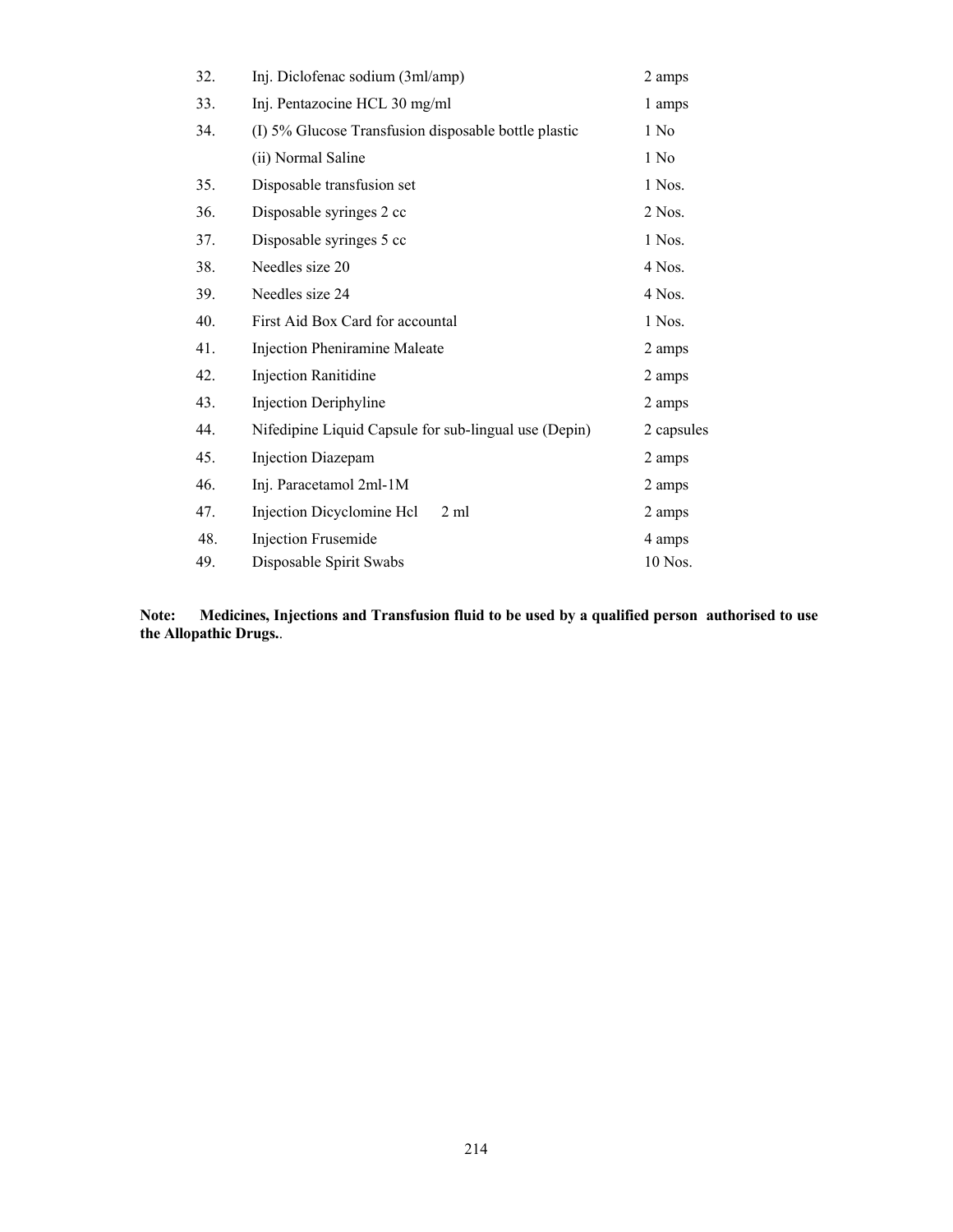## **Annexure VI**

# **FIRST AID BOX FOR GANG MEN**

 It shall be an aluminium or metallic box, which is not likely to be rusted. It should be sturdy. Wooden boxes, wherever used, may be retained till they are fit for use. Their replacement should be by aluminium boxes as and when required.

| <b>CONTENTS:</b>                                 |                         |
|--------------------------------------------------|-------------------------|
| 1. Gauze roller bandages (7.5 cm x 4 Mtr)        | $10$ Nos                |
| 2. Triangular bandages (130 cm x 90 cm x 90 cm)  | 4 Nos                   |
| 3. Tab Paracetamol                               | 20 in strips            |
| 4. Chlorampshenicol eye applicaps                | 10 in plastic container |
| 5. Antiseptic cream 25 Gm tube                   | 1 No                    |
| 6. Sterile adhesive strip dressing standard size | $10$ Nos                |
| 7. Sterilised first field dressing in            | 2 Nos                   |
| sealed polythene 12 cm x 8 cm                    |                         |
| 8. Safety pin set of 10                          | 1 Set                   |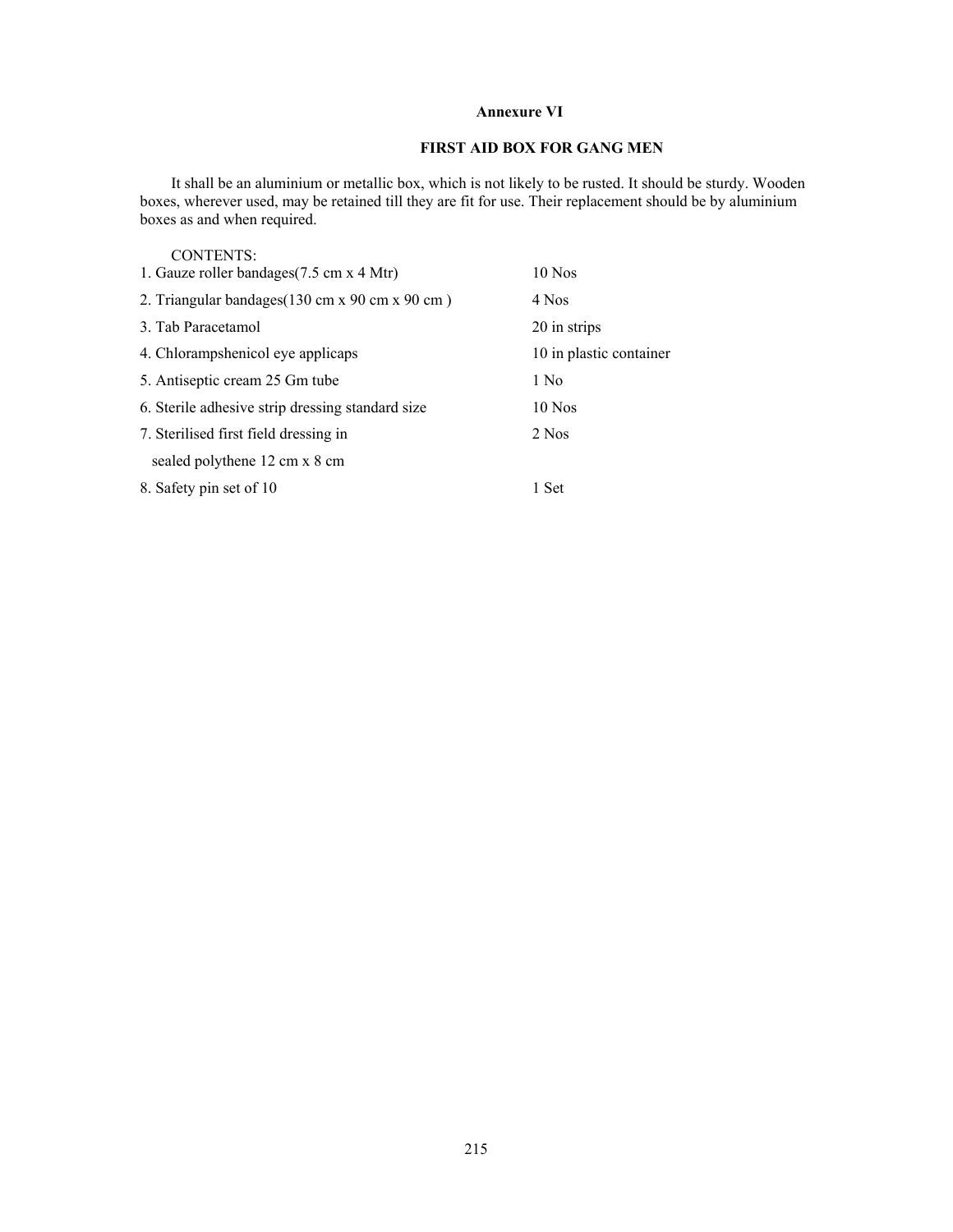### **Annexure VII**  STANDARD ACCIDENT RELIEF MEDICAL EQUIPMENT OF ALL KINDS :- Distribution and Maintenance of

| No. | Location                                                                                    | Description of<br>medical<br>equipment                                                                                                     | Place<br>where<br>equipment<br>carried or kept                                                                                                | Contents                                               | Equipment<br>designed to be<br>used by       |
|-----|---------------------------------------------------------------------------------------------|--------------------------------------------------------------------------------------------------------------------------------------------|-----------------------------------------------------------------------------------------------------------------------------------------------|--------------------------------------------------------|----------------------------------------------|
| 1.  | Accident<br>On<br>Relief<br>Trains<br>and at selected<br>stations                           | Accident<br>1.<br>Relief<br>Medical<br>Equipment<br>Scale 'I'.<br>2.<br><b>Static First</b><br>Aid<br>Equipment<br>First<br>in<br>Aid Box. | Medical Relief<br>Vehicle.<br>Breakdown<br>tool van.                                                                                          | See<br>Annexure<br>I.<br><b>See</b><br>Annexure<br>IV. | Doctors.<br>Qualified First<br>Aiders.       |
| 2.  | <b>POMKA</b>                                                                                |                                                                                                                                            | HealthUnit/pol<br>yclinic/sub-<br>divisional/divis<br>ional/zonal<br>Hospitals.                                                               | See<br>Annexure<br>П.                                  | Doctors.<br>Qualified First<br>Aiders.       |
| 3.  | other<br>At<br>selected<br>stations where<br>there<br>is<br>no<br>Accident<br>Relief Train. | Accident<br>Relief Medical<br>Equipment<br>Scale II.                                                                                       | Station<br>Building.                                                                                                                          | See<br>Annexure<br>Ш.                                  | Doctors<br>and<br>Qualified First<br>Aiders. |
| 4.  | At all stations<br>dealing<br>with<br>passengers.                                           | Static First Aid<br>Equipment<br>in<br>First Aid Box.                                                                                      | Stationmaster's<br>Office.                                                                                                                    | See<br>Annexure<br>IV.<br>One stretcher.               | Qualified First<br>Aiders.                   |
| 5.  | Rajdhani<br>$\prime$<br>Statabdhi/<br>Superfast<br>Express.                                 | Special First<br>Aid Box.                                                                                                                  | With<br>Train<br>Superintendent<br><sub>or</sub><br>Pantry<br>car<br>Manager.                                                                 | See<br>Annexure<br>V.                                  | Doctors.<br>Qualified First<br>Aiders.       |
| 6.  | all<br>In<br>trains<br>carrying<br>passengers.                                              | Guards'<br>First<br>Aid Box.                                                                                                               | With Guard.                                                                                                                                   | See<br>Annexure<br>IV                                  | Qualified First<br>Aiders.                   |
| 7.  | all<br>At<br>marshalling<br>yards,<br>and<br>other<br>such<br>places.                       | Static First Aid<br>First Aid Box.                                                                                                         | Yard Master's<br>Equipment in Office TXR's<br>Office<br>and/or<br>Signal Cabins,<br>etc,<br>conveniently<br>situated.                         | See Annexure<br>IV<br>One stretcher.                   | Qualified First<br>Aiders.                   |
| 8.  | In workshops                                                                                | Static First Aid<br>Equipment in<br>First Aid Box.                                                                                         | Workshop<br>Foreman's<br>office and/or at<br>other<br>convenient<br>places<br>throughout the<br>workshops<br>with<br>clear<br>instructions to | See<br>Annexure<br>IV<br>One stretcher.                | Qualified First<br>Aiders.                   |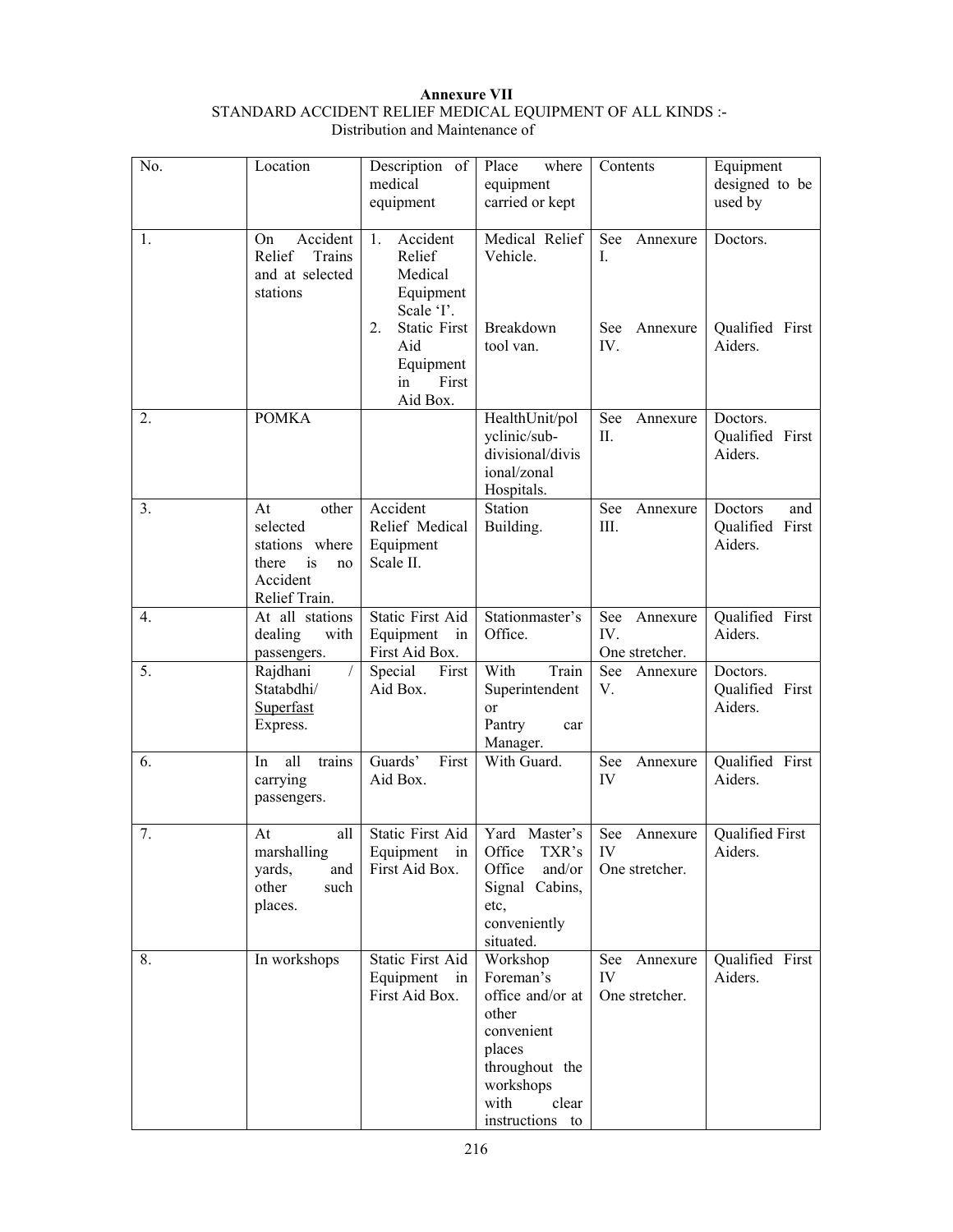|    |                                                        |                                                    | show where the<br>First<br>Aid<br>Equipment<br><sup>1</sup> S<br>located and in<br>whose<br>immediate<br>charge it is. |                                                 |                            |
|----|--------------------------------------------------------|----------------------------------------------------|------------------------------------------------------------------------------------------------------------------------|-------------------------------------------------|----------------------------|
| 9. | In loco sheds<br>and carriage $\&$  <br>wagons depots. | Static First Aid<br>Equipment in<br>First Aid Box. | Office of Loco<br>Foreman<br><sub>or</sub><br>Office-in-<br>charge.                                                    | <b>See</b><br>Annexure<br>-IV<br>One stretcher. | Qualified First<br>Aiders. |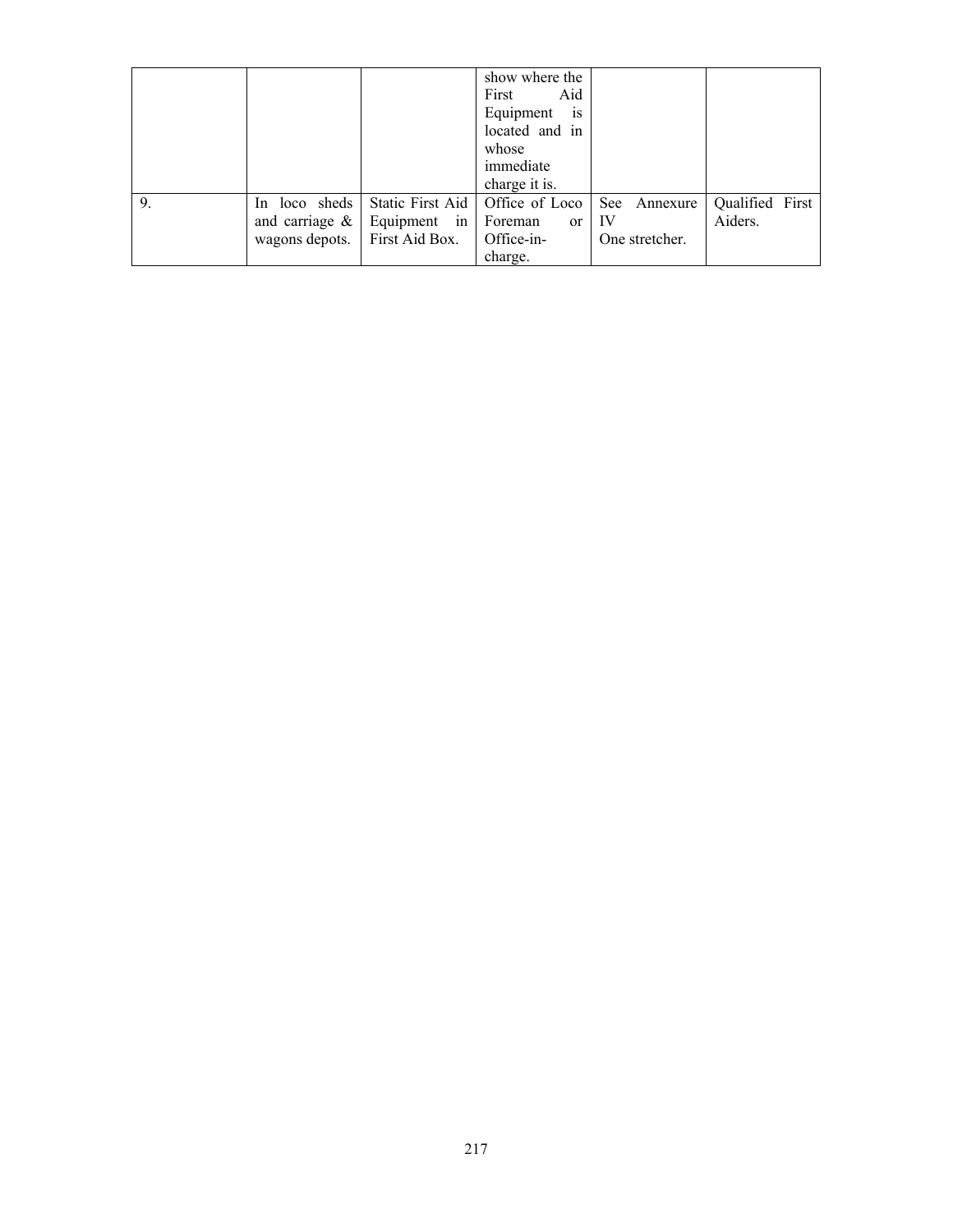### **Annexure VIII**

| $\mathbf{1}$ | $\overline{2}$                                                                  | 3                                                                | $\overline{4}$                                                              | 5                                                                          | 6                                          | 7                                                                                                                                                    | $\,8\,$                                                                                                                                                                        | 9                                  | 10                                                                         |
|--------------|---------------------------------------------------------------------------------|------------------------------------------------------------------|-----------------------------------------------------------------------------|----------------------------------------------------------------------------|--------------------------------------------|------------------------------------------------------------------------------------------------------------------------------------------------------|--------------------------------------------------------------------------------------------------------------------------------------------------------------------------------|------------------------------------|----------------------------------------------------------------------------|
| Station      | Name<br>and<br>location<br>of<br>the<br>hospital<br><b>or</b><br>health<br>unit | Designa<br>tion of<br>the<br>medical<br>officer<br>in<br>charge. | Number<br>of beds<br>for<br>males<br>and<br>females<br>$\ddot{\phantom{a}}$ | Whether<br>X-ray<br>facilities<br>are<br>available<br>$\ddot{\phantom{0}}$ | Whether<br>operation<br>theatre<br>exists. | Whether<br>requisition<br>for<br>assistance<br>be<br>can<br>by<br>sent<br>telephone<br>(give<br>telephone<br>number),<br>telegram<br>or<br>messenger | Distance<br>$% \left( \left( \mathcal{A},\mathcal{A}\right) \right) =\left( \mathcal{A},\mathcal{A}\right)$ of<br>the<br>hospital<br>or health<br>Unit<br>from the<br>station. | Mode of<br>transport<br>available. | ${\bf R}$<br>$\mathbf e$<br>m<br>a<br>$\mathbf r$<br>$\bf k$<br>${\bf S}.$ |
|              |                                                                                 |                                                                  |                                                                             |                                                                            |                                            |                                                                                                                                                      |                                                                                                                                                                                |                                    |                                                                            |

## **LIST OF RAILWAY HOSPITALS AND HEALTH UNITS IN THE NEIGHBOURHOOD**.

Note: Any change in the particulars should be entered as and when it takes place and kept up-to-date by the Stationmaster/Station superintendent.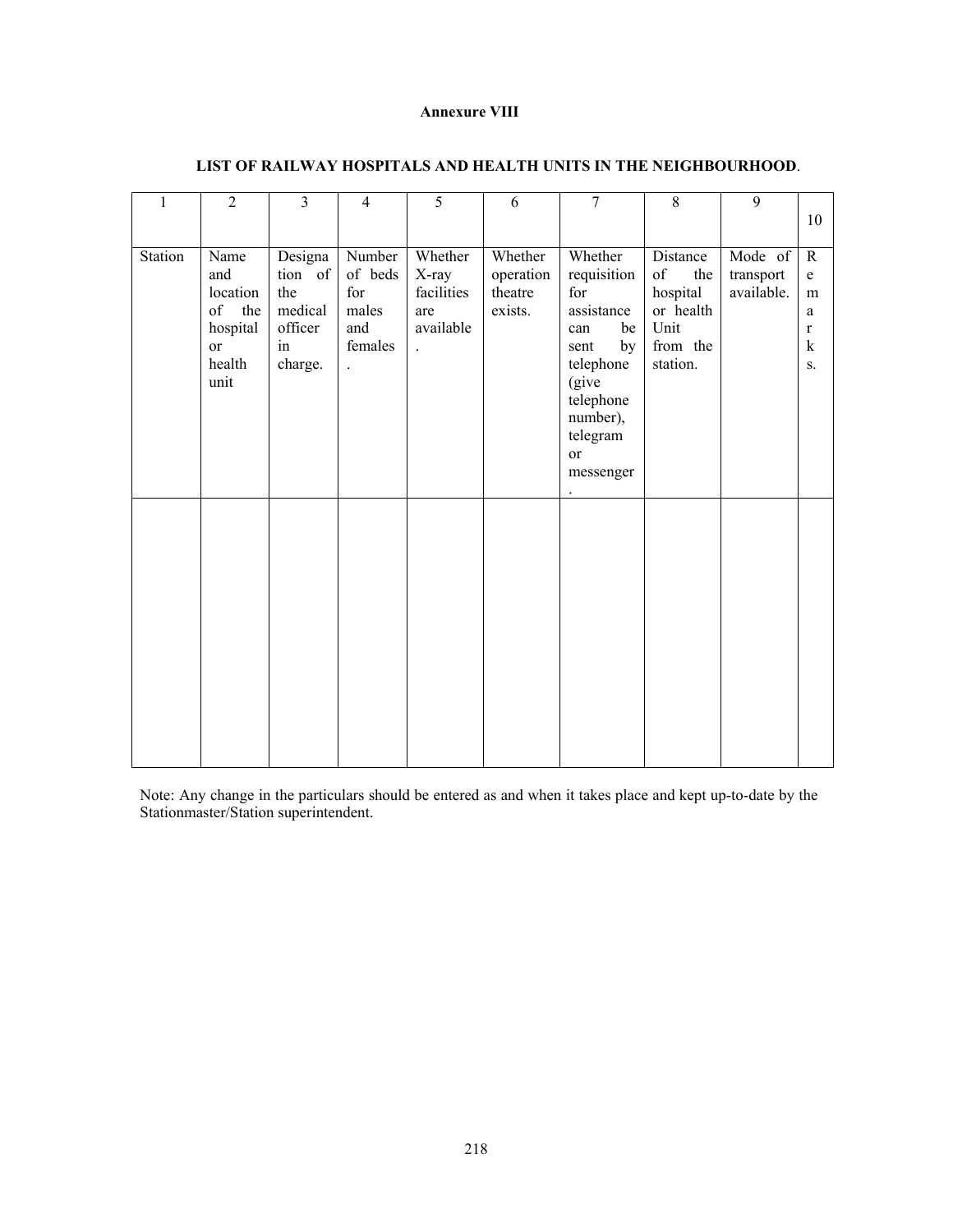# **ANNEXURE – IX**

| $\mathbf{1}$ | $\overline{2}$ | 3           | $\overline{4}$ | 5       | 6          | 7       | 8           | 9        | 10     | 11 |
|--------------|----------------|-------------|----------------|---------|------------|---------|-------------|----------|--------|----|
| Stati        | Name           | Addre       | Designa        | Number  | Wheth      | Wheth   | Whether     | Distan   | Mode   | Re |
| on           | of the         | $_{\rm SS}$ | tion of        | of beds | $X-$<br>er | er      | requisition | of<br>ce | of     | m  |
|              | hospital       |             | the            | for     | ray        | operati | for         | the      | transp | ar |
|              | <sub>or</sub>  |             | doctor         | males   | faciliti   | on      | assistance  | institut | ort    | ks |
|              | dispens        |             | $in$ -         | and     | es are     | theatre | can be sent | ion      | availa |    |
|              | ary            |             | charge         | females | availab    | exists  | tele-<br>by | from     | ble    |    |
|              |                |             |                |         | le         |         | phone (give | the      |        |    |
|              |                |             |                |         |            |         | telephone   | station  |        |    |
|              |                |             |                |         |            |         | number),    |          |        |    |
|              |                |             |                |         |            |         | telegram or |          |        |    |
|              |                |             |                |         |            |         | messenger   |          |        |    |
|              |                |             |                |         |            |         |             |          |        |    |
|              |                |             |                |         |            |         |             |          |        |    |
|              |                |             |                |         |            |         |             |          |        |    |
|              |                |             |                |         |            |         |             |          |        |    |
|              |                |             |                |         |            |         |             |          |        |    |
|              |                |             |                |         |            |         |             |          |        |    |
|              |                |             |                |         |            |         |             |          |        |    |
|              |                |             |                |         |            |         |             |          |        |    |
|              |                |             |                |         |            |         |             |          |        |    |
|              |                |             |                |         |            |         |             |          |        |    |
|              |                |             |                |         |            |         |             |          |        |    |
|              |                |             |                |         |            |         |             |          |        |    |
|              |                |             |                |         |            |         |             |          |        |    |

### (See Paragraph 707) **LIST OF NON-RAILWAY HOSPITALS OR DISPENSARIES INCLUDING GOVERNMENT, MUNICIPAL, MISSION, MILITARY OR PRIVATE INSTITUTIONS IN THE NEIGHBOURHOOD**

Note: any change in the particulars should be entered as and when it takes place and kept up-to-date by the Station Master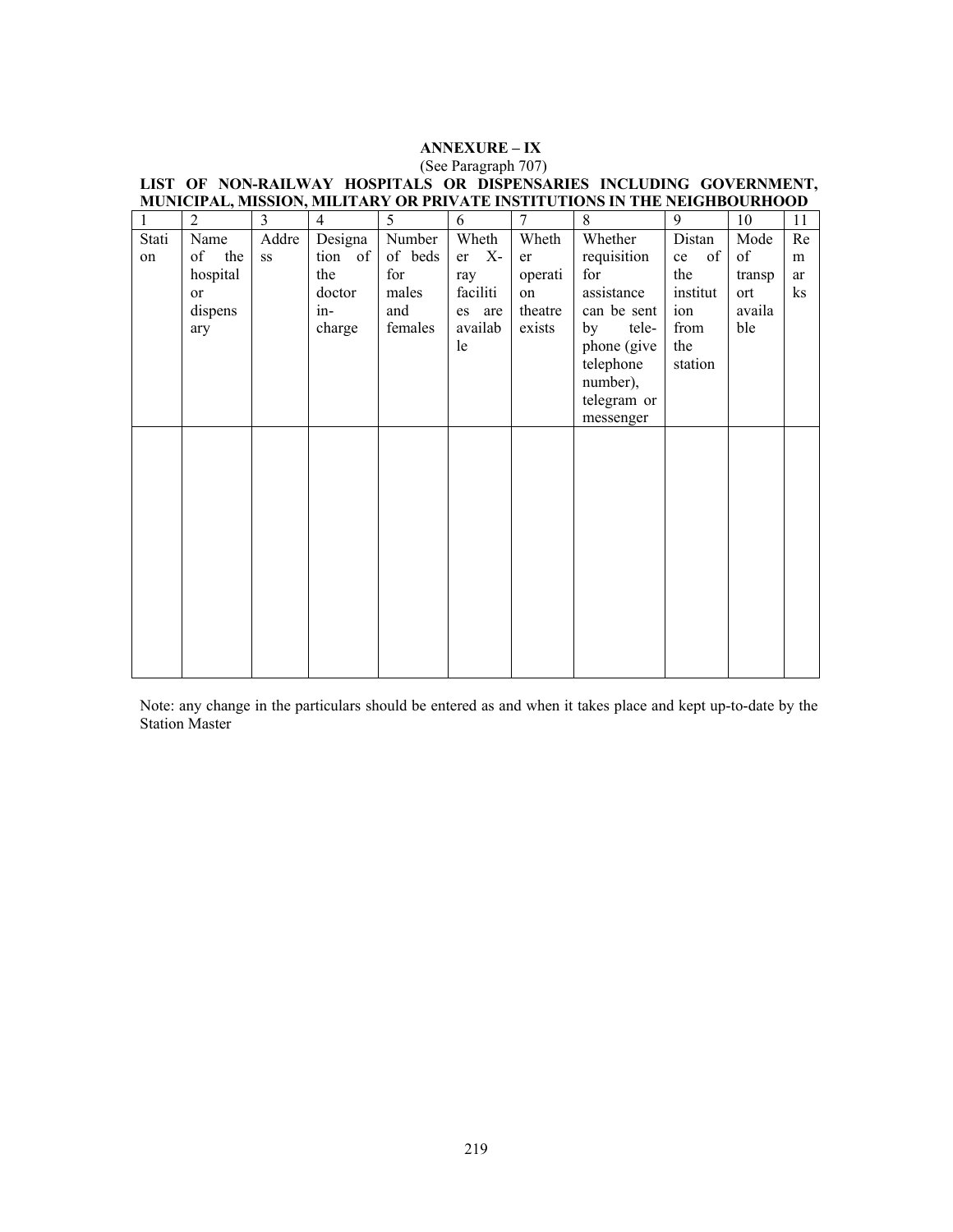#### **ANNEXURE X (SEE PARAGRAPH 707) LIST OF PRIVATE MEDICAL PRACTITIONERS AVAILABLE AT OR IN THE VICINITY OF THE STATION**

|         | 2                                            | 3                         | $\overline{4}$                                                             | 5                                                                                                    | 6                                                                          |         |
|---------|----------------------------------------------|---------------------------|----------------------------------------------------------------------------|------------------------------------------------------------------------------------------------------|----------------------------------------------------------------------------|---------|
| Station | of<br>the<br>Name<br>medical<br>practitioner | Medical<br>qualifications | Full<br>address<br>and<br>telephone<br>number<br>(clinic and<br>residence) | Whether<br>requisition<br>for<br>assis-<br>tance can be<br>sent by tele-<br>phone<br>or<br>messenger | Whether<br>available<br>at short<br>notice<br>during<br>day<br>or<br>night | Remarks |
|         |                                              |                           |                                                                            |                                                                                                      |                                                                            |         |

Note:- Any change in the particulars should be entered as and when it takes place and kept up-to-date by the Station Master.

## **ANNEXURE XI**

(See Paragraph 707)

## LIST OF RAILWAY PERSONNEL AT ……. STATION, INCLUDING IN THE LOCAL WORKSHOPS, LOCOSHEDS ETC., QUALIFIED TO RENDER FIRSST AID

|         | $\overline{2}$ | 3           | 4       | 5             | 6       |
|---------|----------------|-------------|---------|---------------|---------|
| Station | Name           | Designation | Address | Rostered      | Remarks |
|         |                |             |         | hours of duty |         |
|         |                |             |         |               |         |
|         |                |             |         |               |         |
|         |                |             |         |               |         |
|         |                |             |         |               |         |
|         |                |             |         |               |         |
|         |                |             |         |               |         |
|         |                |             |         |               |         |
|         |                |             |         |               |         |
|         |                |             |         |               |         |
|         |                |             |         |               |         |
|         |                |             |         |               |         |

Note:- Any change in the particulars should be entered as and when it takes place and kept up-to-date by the Station Master.